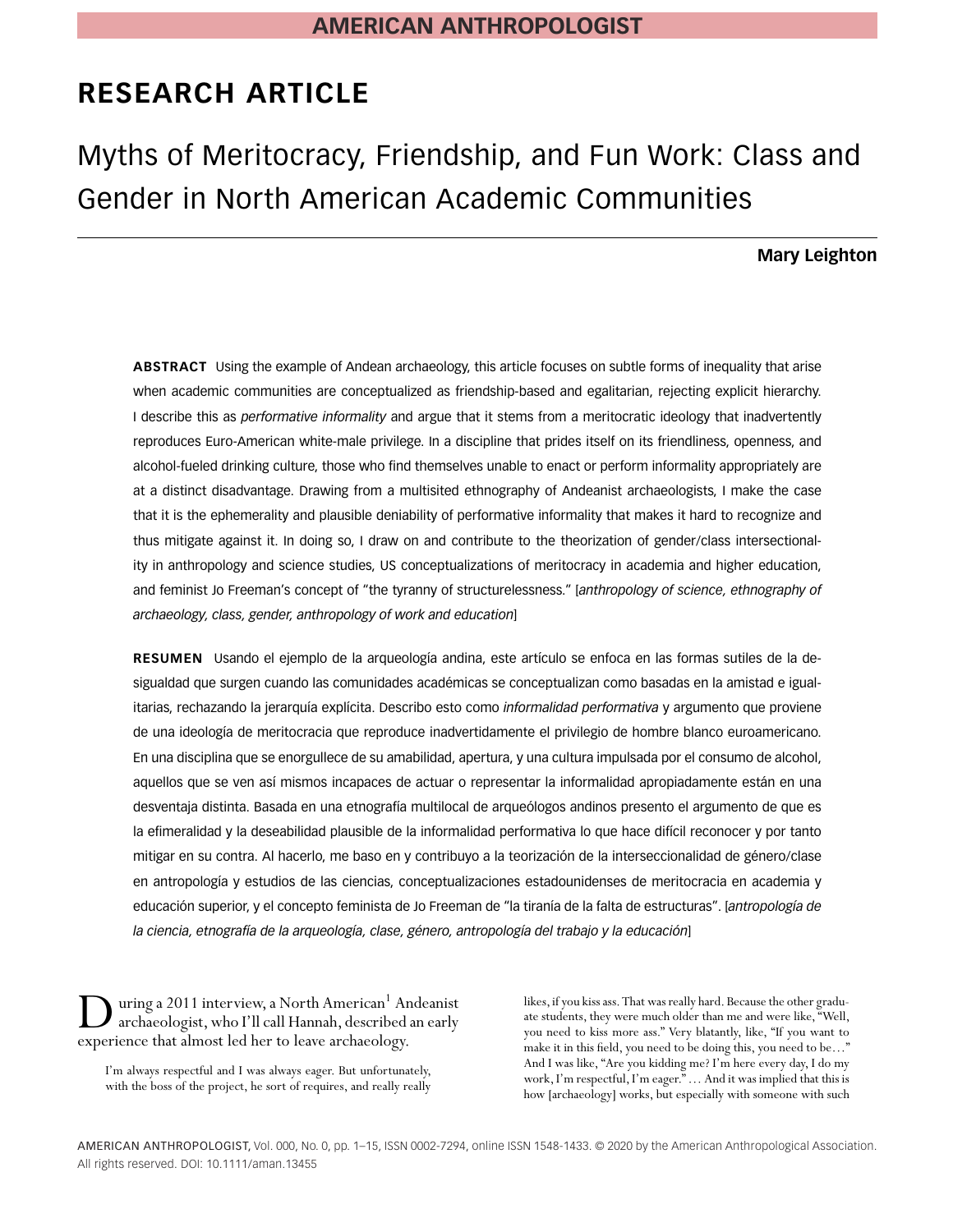a status [as] this person. For example, one of the other graduate students would read in the evening something that the professor wrote, and then come in the morning like, "I had this really great idea!" Something sort of related to what the professor had initially written, and he'd be like, "Oh, I totally agree!" And then they'd get in this discussion. It was obviously a game. (February 2011)

At the time we spoke, Hannah was nearing the end of her PhD at a North American university and had established a solid reputation for herself.With some satisfaction, she remarked that the bullying students who'd told her to "kiss ass" were no longer working in archaeology at all. The moral she'd taken from this story was that hierarchies and nepotism do not, in fact, have a place in archaeology, and a successful career is best forged through hard work. Later in the same interview, I asked how she'd met the various mentors who'd invited her on their projects or encouraged her graduate applications. In response, she described a series of chance encounters at conference parties or dinners that all led to career-changing invitations.

I met some people at a conference…. I don't know how it happened, but I started talking to someone on the project and they had me over to dinner…. We went and ate dinner with the [project] crew, completely casual. Then, from there I went down [to their excavation] because I had this one contact [from the dinner]…. They gave me a scholarship, meaning I didn't really have to pay to come down. (February 2011)

When applying to graduate school, Hannah reached out to potential faculty advisors. One could not take her that year, but:

Hannah (H): He put [me] in contact with Sam. I came down to visit [Sam's university]…. I had put in my application but they hadn't done the selection yet. I'm like, "Well, I'm going to be in town," because I was driving [to that state anyway]. Obviously, it's *not* straight passing through. I had to make a detour. I know showing your face makes a big difference.

Mary (M): How did you know that showing your face and emailing people beforehand … ?

H: I think that any way that you can set yourself out from the pack helps because, otherwise, I'm sure the majority of applications are all good, or you wouldn't even be applying to grad school, you wouldn't have letters of recommendation. It was just an intuition thing. No one ever told me, "You should do this," but I had the understanding that you shouldn't apply to grad school unless you have someone who wants to accept you and work with you…. I just figured that if I can make any sort of impression personally, it's going to help my application because [my GRE scores $^2$ ] weren't all that stellar. There's things that could count against me, you know what I mean? So I figure, you know, do anything you can. We actually went out and we partied all night.We had a great time, I hung out with [Sam] and [another archaeology professor] and they all responded really well to me.

M: They took you out drinking?

H: We had a great time…. Anyway, I was very fortunate. I think that really made a difference because they only accepted two people that year. I don't think that I would have gotten in if I hadn't done that.

M: The fact that you'd made the effort to come and met with him made the difference?

H: Could be, but I think they had at least a feeling about me. They had had a conversation with me. I really don't think that I would have gotten in if they hadn't done that. (February 2011)

In this article, I explore subtle forms of inequality that arise when academic communities are conceptualized as friendship-based: built not through explicit hierarchy but through informal forms of sociality that are considered "casual" and "intuitive." An ability to "fit in" determines who is present in the lab, field, or classroom—who, at the most fundamental and insidious level, is positioned to create knowledge. As Hannah illustrates, and research on "cultural fit" argues (Garth and Sterling 2018; Friedman and Laurison 2019; Rivera 2012), in the United States, this ability to fit in is invariably ascribed to an individual's personality rather than their gender, race, class, or nationality. Andean archaeology is thus an interesting case study to contrast with sociological studies of fit and meritocracy in middle-class professions; as *anthropologists*, the members of this professional community are, for the most part, aware of and committed to inclusive, feminist, anticolonial work. When inequalities arise, they do so in subtle, hard-to-pin-down ways. Drawing from theories of gender/class intersectionality in anthropology and science studies, US conceptualizations of meritocracy in academia and higher education, and feminist Jo Freeman's concept of "the tyranny of structurelessness,"I explore how and why subtle inequalities arise, using a concept I term *performative informality*. "Performative" emphasizes how informality is a norm remade through each instance of enactment and draws attention to how such enactments are a negotiation of power. When a profession like archaeology is understood to be fun, open, friendly, and meritocratic, an individual's success depends on inhabiting or enacting that professional community's specific kind of informality correctly. Performing informality *correctly* underpins whether people have a "good feeling" about you. Other professional skills—academic grades, publications, and so on—are important, but formal professional opportunities, such as invitations to join excavations or encouragements to apply to graduate school with a particular professor, often stem from informal friendship-based contacts.

My goal is to contribute to the current debate in archaeological practice surrounding discrimination and inequality, as exemplified by both the #MeTooSTEM movement and the reaction to Kawa et al.'s (2019) analysis of biased hiring of graduates from "elite" universities, and a broader anthropological conversation about how meritocratic ideology perpetuates and masks class and gender discrimination in the United States. The North American Andean archaeologists I studied performed a Euro-American, middleclass, and male sociality. Women, people of color, people from working-class backgrounds, and foreigners found it harder to "do" this informality correctly. Archaeologists who were comfortable and successful in this community were not consciously excluding others; rather, exclusion was an unintended consequence of something that seems benign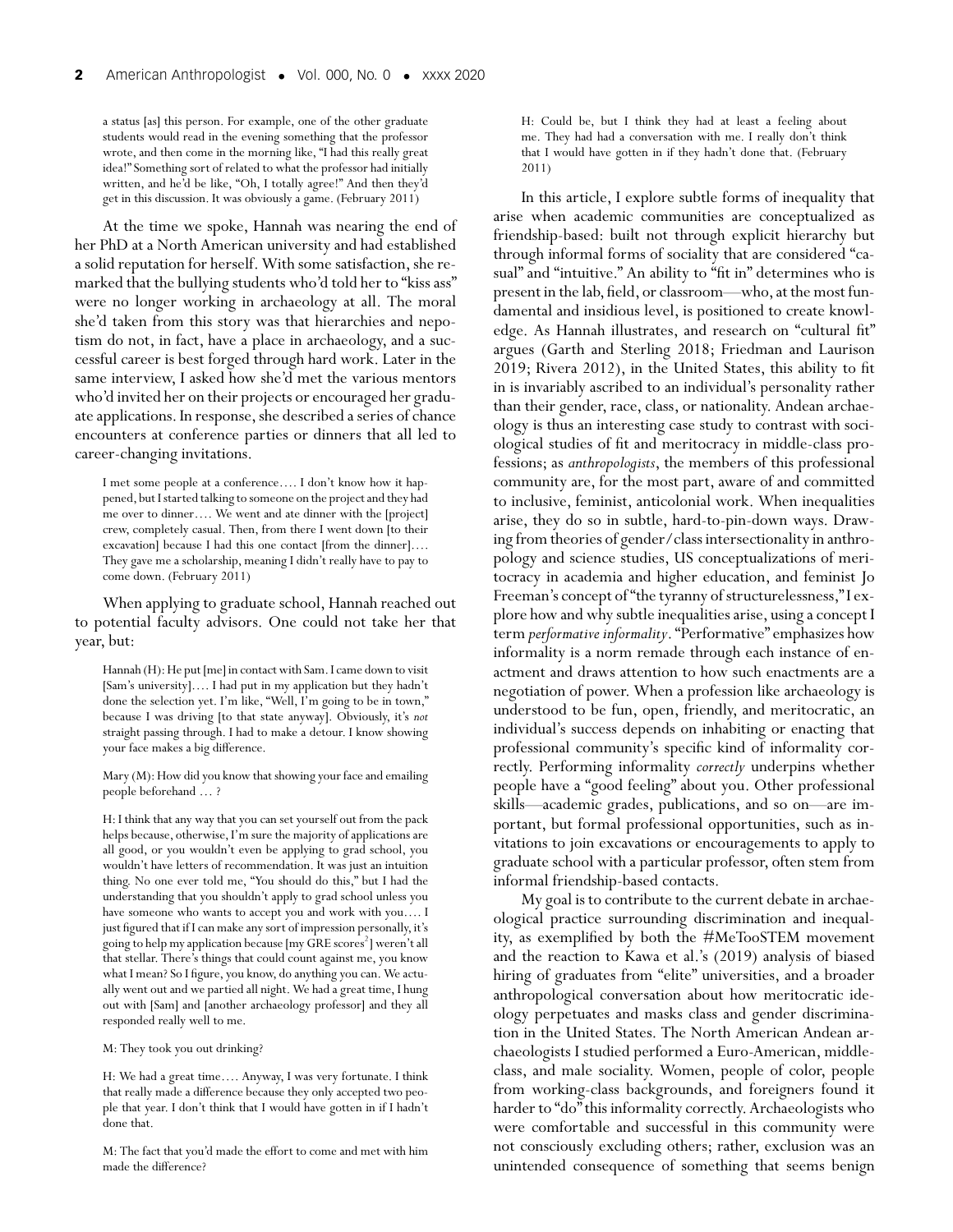or even admirable—colleagues hanging out and having fun together.

In exploring this process, it is interesting to trace how the emphasis on informality serves, unintentionally, to deny and mask hierarchy and inequality rather than negate it. On the one hand, unintentionality cannot serve as an excuse for perpetuating a problem. On the other, it is possible that, because of this masking quality, inequalities were *most* opaque to those who benefited from them. This may lead some Andeanists reading this article to find a representation of their community that they do not recognize—or, indeed, one to which they object (cf. Mosse 2006). With this in mind, it is important to remember that, following the standard conventions of ethnographic research and writing, I have included in this article anecdotes from specific excavations, conferences, or classrooms and quotes from individual interviews, but these serve to illustrate my argument and should not be taken as the sum of my ethnographic evidence. I make no claim to represent *each and every* Andeanist archaeologist, department, or excavation but rather address the process through which hierarchies are (re)created through an allegiance to informality within the epistemic community in which I conducted my research. Equally, I am aware that the structures and issues I discuss are by no means limited to Andeanists, nor even to archaeology. My hope is that by starting this conversation, others will explore parallel situations in other academic communities.

## **METHODOLOGY, ANONYMITY, AND STUDYING THE UNITED STATES**

Between 2008 and 2011, I carried out a multisited ethnography of two archaeological communities. The first was the community of North American archaeologists who have worked in Bolivia for several decades, directing largescale projects that return annually during Bolivia's dry season, which coincides with the summer semester at North American universities (roughly June–August).<sup>3</sup> Excavation projects are funded and directed by North American principal investigators (PIs) and employ local Bolivian archaeologists as well as large numbers of Indigenous workers and technicians. As I discuss in extensive detail elsewhere, the labor arrangements on these excavations are shaped by both the archaeologists and the local Indigenous communities, and they represent a hybrid Aymara-archaeological understanding of labor, archaeological ontology, and the significance of the past (Leighton 2016). North American team members<sup>4</sup> fund their participation through research/travel grants or student loans and are not paid to participate. At the time of my fieldwork, there were very few opportunities for Bolivian archaeologists to direct excavations of a similar scale themselves; as a result, foreign projects were an important source of paid employment for local archaeologists.

The second community I studied, that of Chilean archaeologists who work in Chile, contrasted with this model. Chilean research was funded through the Comisión

Nacional de Investigación Científica y Tecnológica (National Commission for Scientific and Technological Research, or CONICYT). The 1973–1990 dictatorship's control of science/universities meant that almost no foreign projects worked in Chile in the last decades of the twentieth century (Rodriguez 1996). As a result, projects of the kind common elsewhere in South and Central America, where North Americans direct excavations and involve local archaeologists primarily as employees, did not develop and are today strongly resisted. My ethnographic work in Chile focused on Chilean excavations, the main university department for archaeology in Chile (the Universidad de Chile), and professional organizations like the Congreso de Arqueólogos and the incipient Colegio de Arqueólogos. I also studied a North American archaeological project that attempted to establish a field school in the north of Chile but was eventually required to leave.

My ethnographic fieldwork in Bolivia, Chile, Canada, and the United States covered a period of twenty-two months during  $2008-2011$ .<sup>5</sup> I attended national and international conferences, such as the Chilean Congreso de Arqueólogos and meetings of the Society for American Archaeology and American Anthropological Association, was a participant observer in four different excavation projects (two directed by Chileans, two directed by North Americans), and conducted participant observation in four university departments (three North American and one Chilean). To gain a greater understanding of the role of archaeology and science in general in Chile, I created an archive of Chilean newspaper reports on archaeology, scientific research funding, and university reform. In both Bolivia and Chile, I also analyzed museums and archaeo-tourism. Additionally, I carried out ninety-six formal audio-recorded interviews with archaeologists at every career stage and many more informal interviews that were recorded after the fact in written fieldnotes. The community of North American Andean archaeology is overwhelmingly white, and none of the US or Canadian Andeanists I studied were people of color. As such, this is implicitly a study of whiteness.

This ethnography was supported by the National Science Foundation and the Wenner-Gren Foundation and approved by the University of Chicago's Institutional Review Board. Participants signed consent forms. I undertook this project as a sociocultural anthropologist conducting an ethnography of another branch of anthropology; unsurprisingly, this led to my informants and I discussing the limits of privacy and anonymity and the extent to which my findings would be shared in journals, conferences, and academic venues where they also participate. They were very aware that, even with the use of pseudonyms, they would be identifiable. Even when participants requested I use their real names, however, I use pseudonyms and have changed the names of archaeological projects. This is done not to ensure perfect anonymity; both my informants and I were aware that this would never be possible. Rather, I use pseudonyms to underline that these are ethnographic examples and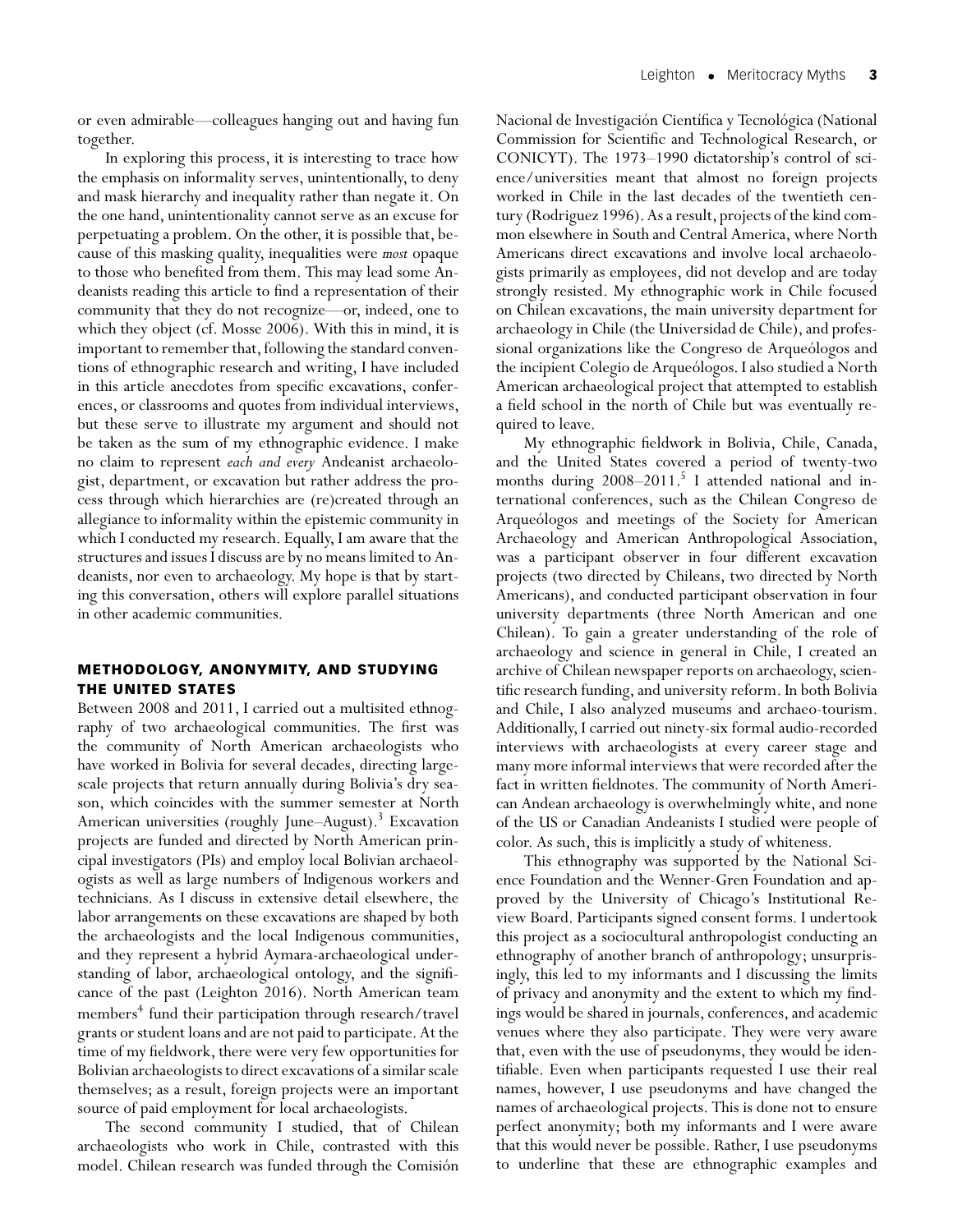vignettes, not journalistic reports: the aim is to examine the epistemic culture of a specific academic community and the structures that perpetuate it, not to critique a specific set of individuals. The subject matter of an ethnography is a set of relationships that make up a community, not a specific individual.

I understand that there will be readers who (believe they) can identify the individuals quoted or discussed. Readers may also feel that it is inappropriate to discuss informal and intimate actions or relationships in the public and permanent space of an anthropological journal. My response is that the place of informal, intimate relationships within professional settings is precisely the topic under discussion in this article. The relationships, events, and attitudes I describe were not secret. They were and are habitual, well known, and commonly discussed in the community I describe. The queasiness some readers might feel about discussing intimate relationships and alcohol consumption in the context of professional and academic work is *exactly the discomfort I want to examine*.

Elsewhere, I argue US academic communities are just as local and "nationalist" as those from Latin America; but US nationalism is expressed through its blindness to its own particularity and an assumption that its particular epistemic culture is a universal standard (Leighton, n.d.). Following this, I argue that the North American's performative informality is not universal in archaeology but derives from specifically US conceptualizations of friendship, fun, and meritocracy. In what follows, I first discuss how this community's forms of sociality in the field appear from the outside. I then turn to sociality in conferences and university departments in North America.

#### **CRAZY GRINGO CHICKEN FIGHTS**

In 2010, I was in La Paz interviewing Bolivian archaeologists like Vanessa, a woman in her thirties who worked on numerous North American projects over the years. At one point, I commented on how sociable Andeanists are—always having parties while out in the field or hanging out in bars. Vanessa quickly corrected me: No, they are a very closed community. While *I* might experience Gringos as friendly, the network is impossible to access if they didn't already want you. As we talked about her experience on various North American projects, she mentioned that she and the other Bolivians tended to keep themselves apart from the drinking, partying, and flirting that were a common feature of excavation life. This distance and relative sobriety had its uses, she explained, citing the example of a chicken-fight incident.

A chicken fight is a game normally played in a swimming pool. It's a battle between two pairs of people. In each pair, the smaller person sits on the other's shoulders, and then they "fight," aiming to topple the opposing pair. As I said, this is supposed to be played in a pool. However, for a while there was a trend of playing this at Andeanist field parties—on land, in the dark, after a considerable amount of alcohol had been consumed—and on occasion bones were broken.

Vanessa told me the story of one such chicken fight during a party hosted by Justin, a North American PI. During the chicken fight, Vanessa said, a Gringa fell to the ground and cut her head open. The Bolivians were very worried and tried to persuade her to go to hospital. She reluctantly agreed, but then they had to explain to the doctor how she got the injury: by law, all fights are investigated by the police. Vanessa said she explained the situation to the doctor and the policeman by leaning on Bolivians' shared stereotypes. "They were doing crazy Gringo games," she said. "What can you expect?" It worked; the police laughed and didn't investigate further.

In transnational field sciences, one person's fieldsite is another person's home. Vanessa explained that Bolivians avoided drinking heavily or joining in potentially violent games at parties because they could not be dismissed as "crazy Gringos." Yet parties were often the only chance Bolivian students had to meet the North Americans who, as the main employers of excavation staff and as the authors of the most influential texts, dominated Andean archaeology. Vanessa described young Bolivians trying to corner Sam Smith—an influential US archaeologist and regular party host; but alas, Sam threw parties to get drunk and have fun, not to discuss some Bolivian student's dissertation.

I discuss the structural and epistemic reasons for disparities in epistemic power between scientists from North and South America elsewhere, including why any examination of North–South inequalities tends to be dismissed as merely irrational jealousy on the part of disgruntled "nationalist" archaeologists (Leighton, n.d.). Prior publications have explored how differences in labor organization (using Indigenous workers, students, or trained archaeologists) in different archaeological communities lead to noncommensurable epistemic cultures (Leighton 2015, 2016). Just as there are differences in how Bolivian, Chilean, and US archaeologists might evaluate colleagues' excavation techniques, so too are there differences in what they consider appropriate ways to socialize and have informal fun. Vanessa implied her Bolivian colleagues were being inappropriate when they tried to engage North Americans in serious theoretical debate at field parties. The Bolivian archaeologists turned up at the parties and drank, but they were not *doing* parties properly.

Vanessa told the story of Bolivians failing to connect with Sam to explain how some of her colleagues lacked knowledge of North Americans. But she was also explaining a common perception of Gringos: drunken, childish, and prone to doing crazy things. A Bolivian archaeologist's interpretation of North American fun is a lens through which US academic culture can be examined as an ethnographic object (cf. Gusterson 2017; Wisniewski 2000). Seeing the United States from the perspective of South American archaeologists like Vanessa, and the many others I interviewed who both agreed and disagreed with her, opens an alternative perspective on behaviors, attitudes, and relationships that are normal, habitual, and unremarkable in the United States. Many of the North Americans I interviewed framed their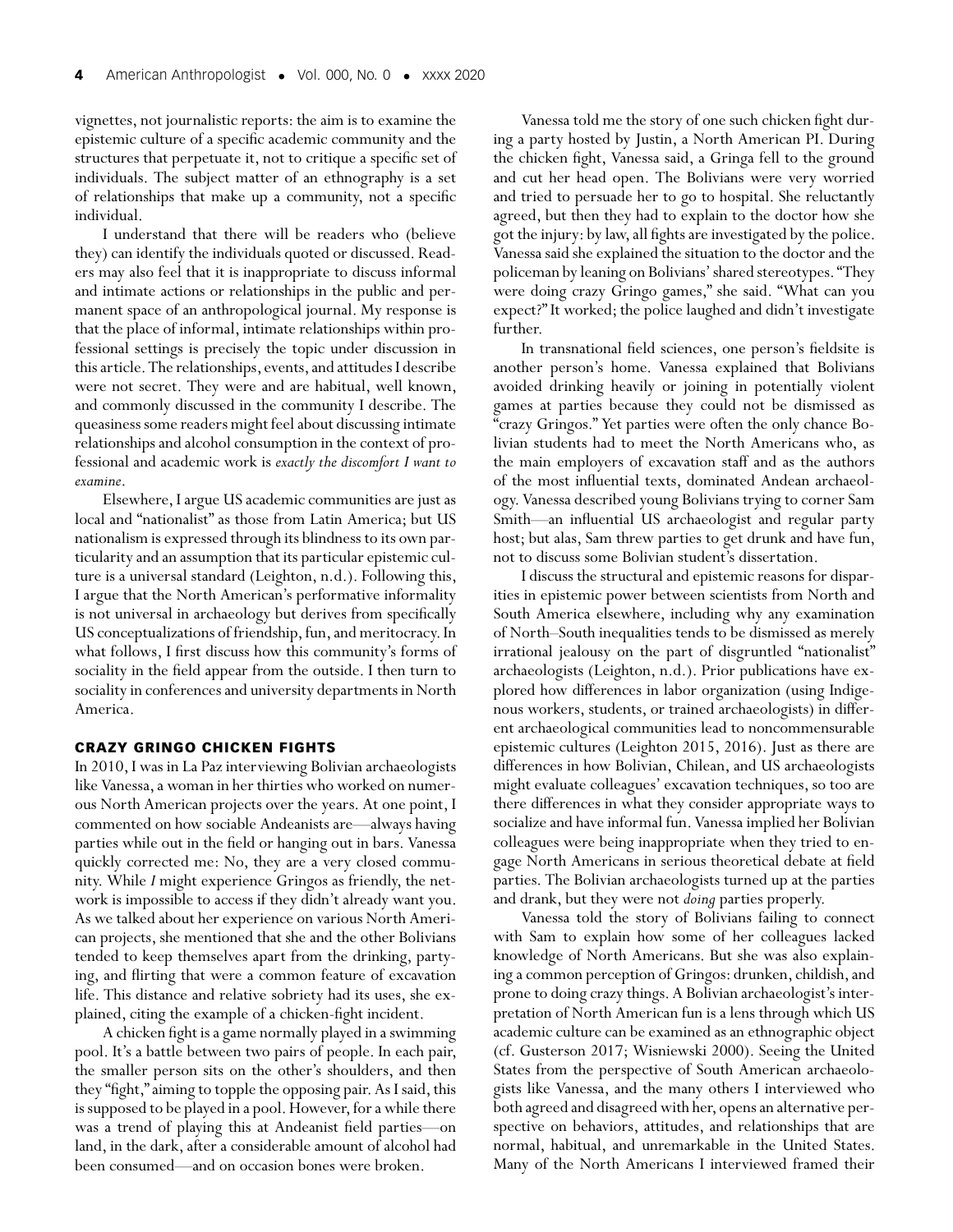ability to get drunk together and have fun as positive; parties allow people working on excavations in the same region to meet and let off steam. The heavy drinking contributes to the risqué appeal of doing fieldwork (Miller 2018).<sup>6</sup> This senior director's comments about the importance of being "represented" hints at the importance of such events: "I went to only one of those [parties]. The timing was such that it just didn't happen, but most of my team, all my team, went year in and year out, so I felt like our group was represented there" (September 2011).

Yet not everyone was able to participate in the drinking and partying that characterize North American Andean archaeologists' sociality with equal ease—and not just because, like the Bolivians described here, they were afraid of getting drunk with their employers. I observed instances at field and conference parties where European Andeanist archaeologists failed, in frustratingly intangible ways, to "hit it off" with North American colleagues. The Europeans had no trouble getting drunk, but there was a sense they did drunkenness "wrong." A male Chilean archaeologist described his embarrassment and shock when female North American students engaged in semi-ironic erotic dancing at field parties, grabbing his clothes and grinding against him without his consent. In Chile, I had also encountered situations that implied it was common to take illegal drugs, something I had never come across on North Americans excavations. My point is not to weigh the relative virtues of taking cocaine versus table dancing but rather to illustrate how what is considered an appropriate expression of informal letting loose in one place does not necessarily hold elsewhere. Expressions of appropriate fun vary by archaeological community, opening the possibility to confusion, embarrassment, and self-exclusion.

Among North American Andeanists, it happened that appropriate informality included "crazy" games, alcohol, and a particular kind of semi-joking eroticism. It is significant that this informality is enacted through humor. Humor in professional settings enables both the relativizing of managerial power and employee resistance to management (e.g., Bolton and Houlihan 2009; Butler, Hoedemaekers, and Russell 2015; Cahill and Densham 2014; Raiden 2016) in addition to potentially enabling insidious discrimination (Boxer and Ford 2011; Holmes and Stubbe 2015). As Kenny and Euchler (2012, 308) conclude, summarizing the substantial qualitative research on this topic,

humour is seen to have potential for subverting and critiquing dominant forms of power. However, other studies from the field of organization research show that humour is frequently used as a tool by which the very forms of power discussed above, gender norms and managerial control, are in fact sustained and reinforced.

Boundary-pushing or "edgy" humor in middle-class professions that are understood to be creative or passion-driven sustain the idea that this is not *real* work and participants are not *really* hierarchically arranged in manager–employee relations of power and authority (Kenny and Bell 2014). Similarly, within the North American Andeanist community, joking informality positions archaeology outside the category of "work," as something pursued instead because it is fun. When an archaeologist "confessed" that it wasn't "politically correct" to say you did archaeology because it was fun— "because people on planes who have boring jobs think it's really exciting that you do archaeology" (fieldnotes, August 2009)—he was saying that archaeology definitely *is* different from those "boring jobs" because it *is* fun. This underlines the role of performative informality in creating archaeology as a particular kind of work, in contrast to other jobs. To explore this further, I consider the relationship between work, institutions of higher education, and meritocracy in the United States.

# **MERITOCRACY AND CULTURAL FIT IN US EDUCATION AND EMPLOYMENT**

The archaeological communities I studied existed within institutions of higher education. Archaeological careers began with college, then graduate school, and ideally lead to a tenured position. Getting into graduate school is therefore not only about education but also about making the first step into a career and (eventually) full-time, secure employment. In terms of how one gets into and then ahead in graduate school, the archaeologist Hannah, quoted at the beginning of this article, was not unusual in crediting her success to her hard work and easygoing personality. This common narrative was repeated by another female graduate student.When I asked, "What kind of qualities does a good archaeology student need?" the student responded:

They need to be dedicated, I think. And patient. That's in the fieldwork, need to be patient. And I will say again, proactive, because I really think you won't get anywhere…. I think you have to be generally liked by the archaeological community, because … at least in the Andes, because it is so small. And I think it would be really easy to get a reputation or something. So yeah, proactive, dedicated, driven. (September 2011)

When I asked North Americans how they first became involved in Andean archaeology, I heard remarkably similar stories of chance encounters at conference parties, introductions arranged by mentors, or fortuitous meetings in the field. The success of such opportunities was invariably attributed to a combination of *individual drive* and *likable personality*. Faculty and students alike maintained that getting on the inside of the Andeanist community is a matter of turning up and making yourself known—and this was something anyone *could* do, if they made the effort. You just have to put yourself forward. Get out of your comfort zone. Find the parties and write the emails, and you'll be welcomed with opportunities. In other words, this academic community is meritocratic, open to anyone who has the right combination of inborn, inherent abilities/qualities, and a commitment to hard work (cf. Traweek 1988, 147–49).

Meritocracy is a powerful and deep-rooted idea in the United States, and it is intimately entwined with the ideology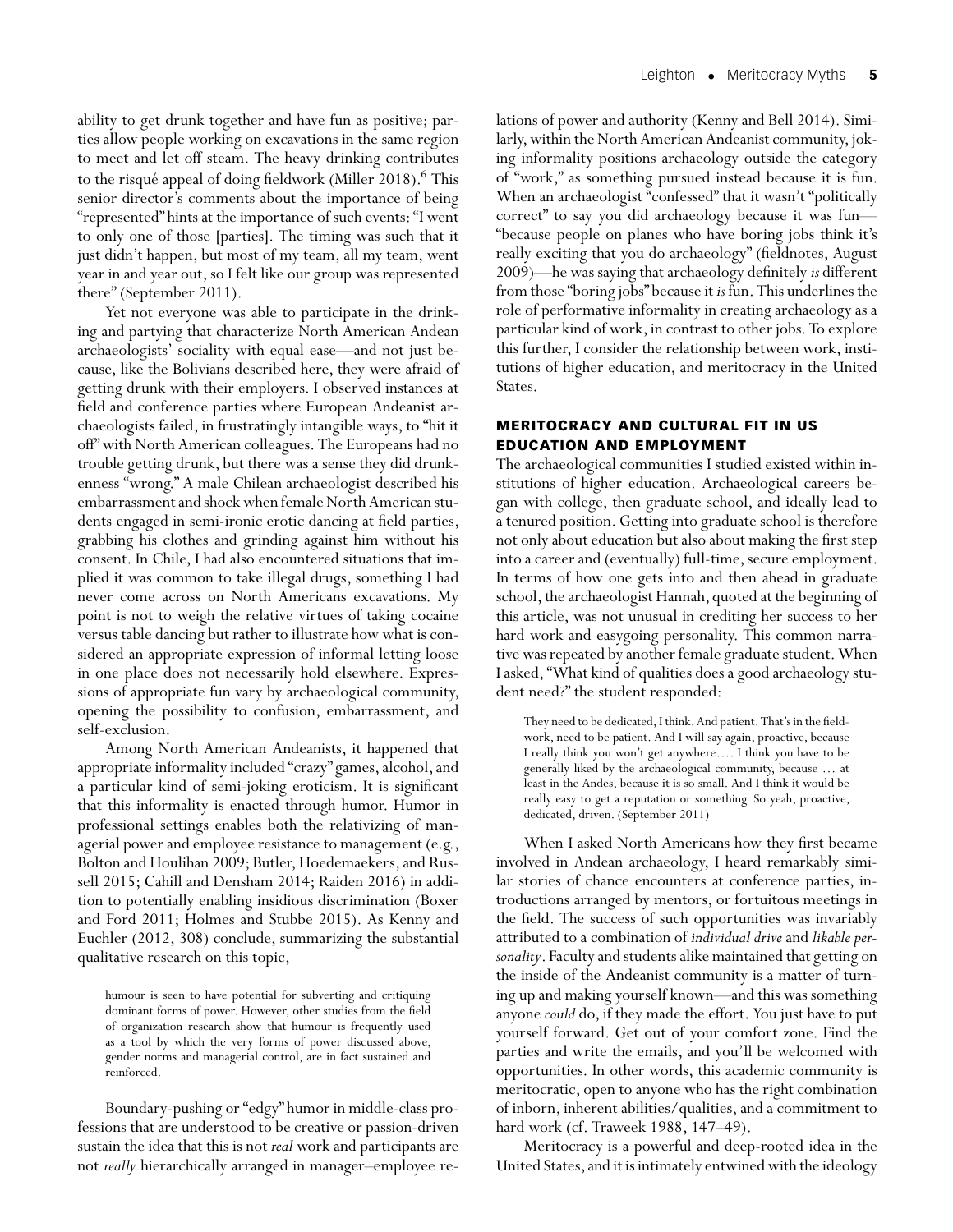surrounding higher education (Killgore 2009; Liu 2011). Coming from the United Kingdom, I was initially bemused that social class in the United States is measured through parents' educational attainment rather than occupation, until I appreciated that the coupling of class to education is *the* fundamental concept defining the "American Dream." The conceptualization of education as a democratic and "systematic means to sort people" can be traced back to Thomas Jefferson (Posecznick 2017, 22–23). Education measures individuals' earned and natural worth: the effort they put in plus their natural skills. As long as there is equal opportunity for everyone to access education and thus prove their worth, inequality of outcome is *desirable* (Neves 2000; Newman 1999).

This reasoning was starkly revealed by the outraged response to "Operation Varsity Blues," an FBI investigation into US college-admissions scams that revealed Hollywood movie stars and other rich parents had fraudulently bought college places for their children. The celebrity-infused scandal was accompanied by both snide and serious commentary, arguing that the scam was not so far removed from legal admissions practices that privilege athletes, children of alumni, and children of rich donors (Albom 2019; Jaschik 2019; Newberry and Fry 2019). Such practices go against the ethic of rewarding students who "work their butts off in secondary school, take every AP course they can find, do all manner of community service, join every club, and generally devote their lives to producing the best possible paper records for the college admissions people" (Baum and McPherson 2019). Some commentators noted that even the ability to "work your butt off" depends on social and economic resources that are unequally distributed across society (Larkin 2019; Newberry and Fry 2019; North 2019). Of course, none of this came as a surprise to those who study race- and class-based discrimination in higher education (e.g., Alon 2009; Armstrong and Hamilton 2013; Berg 2016; Espenshade and Radford 2009; Golden 2006; Liu 2011). But the scandal revealed deep-seated fears that access to education is not, in fact, as meritocratic as it ought to be.

The arguments made by archaeologists like Hannah align with *and* contradict the meritocracy ideal. Her narration of her trajectory was typical in that it credited her success to hard work and personal skills, such as initiative and friendliness. On the one hand, Hannah demonstrated initiative and determination when she reached out to potential graduate school faculty mentors. On the other, Hannah only knew that it was *possible* to reach out to faculty because she had prior mentors within the archaeological community. But she could also credit her ability to make and maintain mentoring relationships to her personal qualities: the fact that she was friendly and therefore was recognized immediately as someone who "fit in."

Tellingly, in college admissions, "campus fit" is a term deliberately used to hide the preference given to wealthy students who can afford full tuition.<sup>7</sup> "Fit" is also a concept that employers use, consciously or unconsciously, to justify hiring or promoting those who are similar to them, particularly in "elite" professional careers like law, journalism, academia, and finance (Rivera 2012). A recent study of the legal profession argues that

fit is a way for embedded histories and power relationships to make it more difficult for minorities, women, and people who do not possess the cultural capital represented by golf, for example, to succeed in particular settings—including the corporate law firm. (Garth and Sterling 2018, 127)

Discrimination that stems from "cultural fit" is difficult to distinguish from meritocratic sorting by "natural" smartness, drive, friendliness, or initiative. As Karen Ho (2009) explains, recruitment to Wall Street used to be through explicitly elitist family networks. The shift to Ivy League campus recruiting in the 1980s was understood as fairer: theoretically, jobs were now open to anyone "smart." This didn't stop women, people of color, and people from lower-class backgrounds implicitly being seen as lacking "cultural fit," however, once they actually started those jobs. The ironic result was that a move away from explicitly elitist recruiting practices made it harder for those inside the system to criticize the *implicit* privileging of white male upper-class heteronormativity, and they therefore blamed themselves for their lack of success (Ho 2009). A similar point is made in a recent UK-based study that shows how, once people enter an elite profession, career *progression* is determined by class origin (Friedman and Laurison 2019).

Fit as an attribute of friendliness, rather than smartness, is underlined by Rivera (2012), who found that recruiters in the fields of law, consulting, and finance explicitly and openly gave preference to applicants who had similar backgrounds, hobbies, and personal interests to themselves.

When explaining the importance of fit to me, evaluators cited the time-intensive nature of their work. With long hours on the road, they saw having culturally similar colleagues as making rigorous work weeks more enjoyable, although not necessarily more productive or successful … evaluators at all levels of seniority reported wanting to hire individuals who would not only be competent colleagues but also held the potential to be playmates or even friends. (Rivera 2012, 1007)

When it is understood to be an individual personal attribute like smartness or drive, rather than a set of learned attributes, friendliness becomes a means of (intentional or unintentional) discrimination.

# **PERFORMING INFORMALITY IN THE CLASSROOM: THE INTERSECTION OF GENDER AND CLASS**

In fall 2011, I observed a first-year graduate seminar taught by Sam Smith, a tenured professor at a mid-sized North American university. Sam is prominent in Andeanist archaeology. His books are required reading and his theories are paradigm-setters. He hosts many raucous conference and field parties, and his excavations are infamous for all-night drinking. While waiting for Sam to arrive, the students groused that his classes always overran by an hour and joked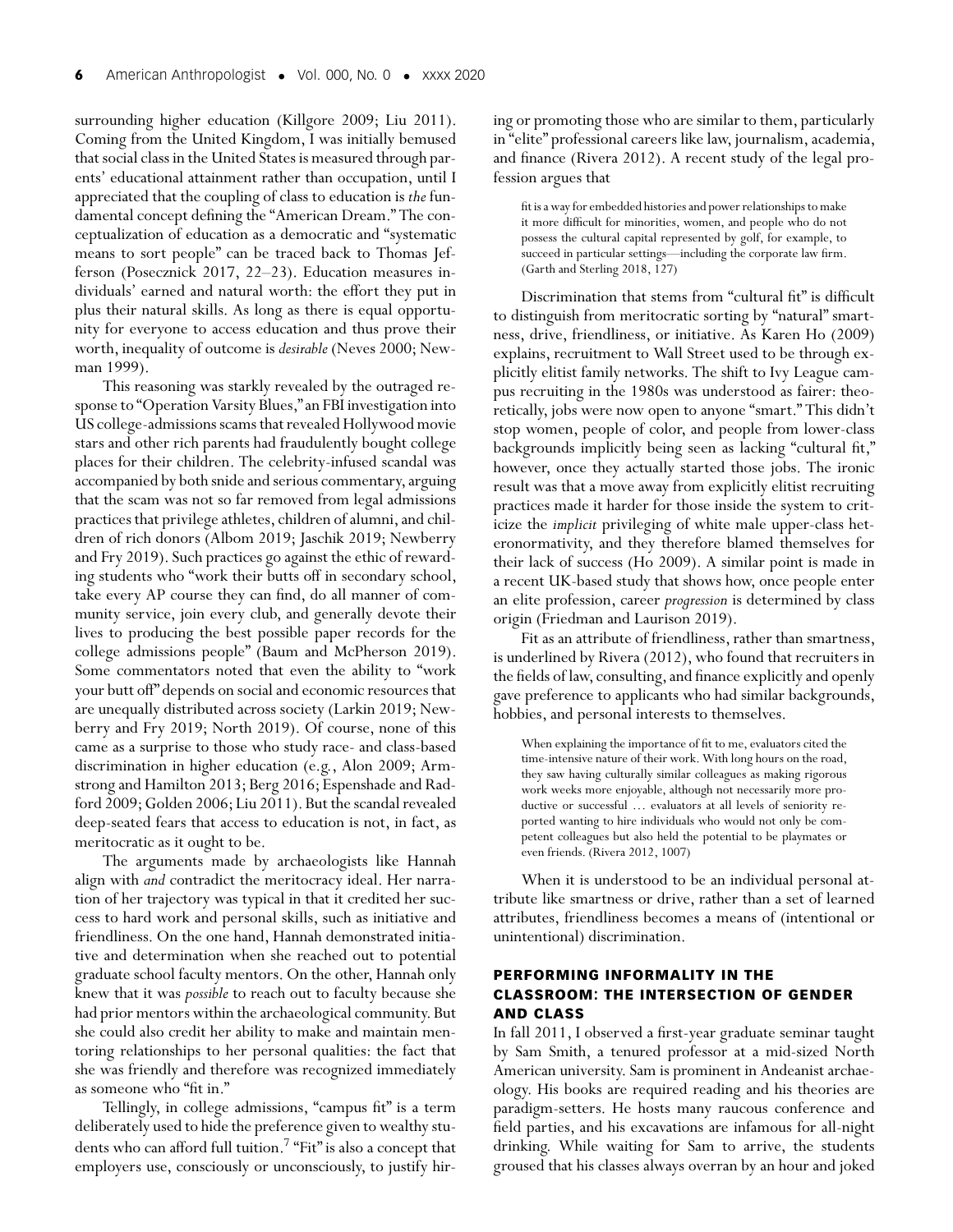about staging a silent revolt. Sam's lack of punctuality was a common theme in the student interviews I conducted that week. I noticed, however, that no one felt empowered to raise this with him. Standing outside the class that day,when I suggested just asking to leave on time, their reactions ranged from confusion to giggles.

The students' fear of criticizing their professor, even over something as minor as ending class on time, contrasted strikingly with an overt performance of informality within the class itself. Thirty minutes into class, Sam reached into a bag at the side of his chair and pulled out several six-packs of beer, which he then placed on the table. The students reacted as if this were a routine and normal occurrence. All but one drank the beer, as did Sam and I. Class progressed (and ran over time). Someone brought homemade cookies, a point I will return to below. The class was engaged—there were jokes, students listened to each other and worked together, men and women participated equally, and both US and foreign students contributed. Sam was a skilled and well-liked teacher. But the beer in class did not negate the disparity in authority between the students and the professor.

Sharon Traweek (1988, 147) has noted how in the United States, "the style is informal but the group structure is hierarchical":

Those at each level of the hierarchy are expected to observe and listen to those above and pattern their behavior accordingly. It is not appropriate to comment negatively on those in positions of greater status, no matter how informal the relationship. Informality is a gift or reward bestowed by those in charge. (148)

Beer in class is an act of informality that serves, paradoxically, to affirm the professor's status over his students. The students' inability to call out the professor's lateness demonstrates that they obeyed the unspoken rules of this engagement.

In an interview with Kaitlyn, the young woman who brought cookies, I asked what qualities/skills successful students need. To my surprise, her response was, "Bring baked goods." She went on to explain,

It's [about] being nice to people, not creating enemies, don't piss people off. You know, like, be friendly to people inside and outside of the classroom. Like, and especially save the criticisms for the classroom, and outside of them I really think you need to be social and like hanging out with people in your department, because that way you really get to know them. (September 2011)

Sam exemplified this attitude for her. Rather than being competitive or arrogant, she said, "he's just buddies with everyone."

I'd first met Kaitlyn in Bolivia, a few years earlier, when several projects met up for a night of drinking. She'd struck me as a wide-eyed but deeply enthusiastic undergraduate. I'd felt nervously protective of her, the only underage undergraduate amid all these seasoned drinkers. I ended the evening helping her get home safely in a cab after she puked in the nightclub's toilets. During our interview, I learned she was the first in her family to go to college; her father

was a plumber and her mother a secretary, and she joked about her parents' unrealistic expectations of her career after graduate school. She could not imagine a life without archaeology, and the attraction, for her, was deeply connected to its openness and informality. While those with more cultural capital and accumulated familial experience might be able to read through the unwritten rules that underpin the meritocratic ideology (Warnock and Appel 2012), firstgeneration students like Kaitlyn have no reason *not* to buy into it, completely, and to take such acts of informality at face value.

Performative informality serves to displace or mask hierarchies within the professional community of archaeology that might otherwise be understood as class/gender disparities, particularly those that frame professors or project directors as "managers" and students or field archaeologists as "employees." When I asked North American archaeologists about inequalities within the discipline, they invariably talked about gender, a topic well studied by US-based feminist archaeologists (e.g., Bardolph 2014; Bardolph and VanDerwarker 2016; Conkey 2003; Engelstad 1991; Gero 1985; Hutson 2002; Wylie 1992). $8$  Few mentioned their own, their students', or their colleagues' class. (A rare exception was a female project director who wanted to draw attention to class disparities among *Bolivians*, not North Americans.) Sherry Ortner (2006) describes class in the United States as unspoken but not absent: discourses of class are routinely displaced onto gender and race, such that class is always gendered, and this certainly resonates with what I heard in interviews.

If it feels false to describe professors and graduate students as engaged in selling their labor, this is exactly my point. Why is academic work not "real work"? What are the consequences of thinking of academic work as a fun vocation rather than "labor" or "employment"? McCall Howard (2012, 57) emphasizes that the ability to manage someone else's labor is a mark of middle- versus working-class status. Ortner (2006, 30), drawing on Halle (1984), notes how working-class men describe "work" as that which is physically difficult, manual, and dirty; their female counterparts in low-level clerical and office position are, conversely, not thought to be engaging in "real work." Anthropologists and historians of science, meanwhile, have described laboratory hierarchies in terms of a division between technicians and scientists. Scientists engage in esoteric mental work and are motivated by a "passion" for science rather than a wage; in contrast, technicians—often women, people of color, and/or foreigners—engage in "less-skilled"manual labor, are managed by others, and are expected to work regular hours in return for wages (Bloom 1993; Kingori 2013; Lowe 2004; Shapin 1989). $9$  Framing technicians as undertaking something like a "regular" job positions scientists, in comparison, as *not* "real" workers.

Performative informality is thus only one of many ways scientific and academic work is co-constituted as middle class and not real labor, but it contributes to these debates because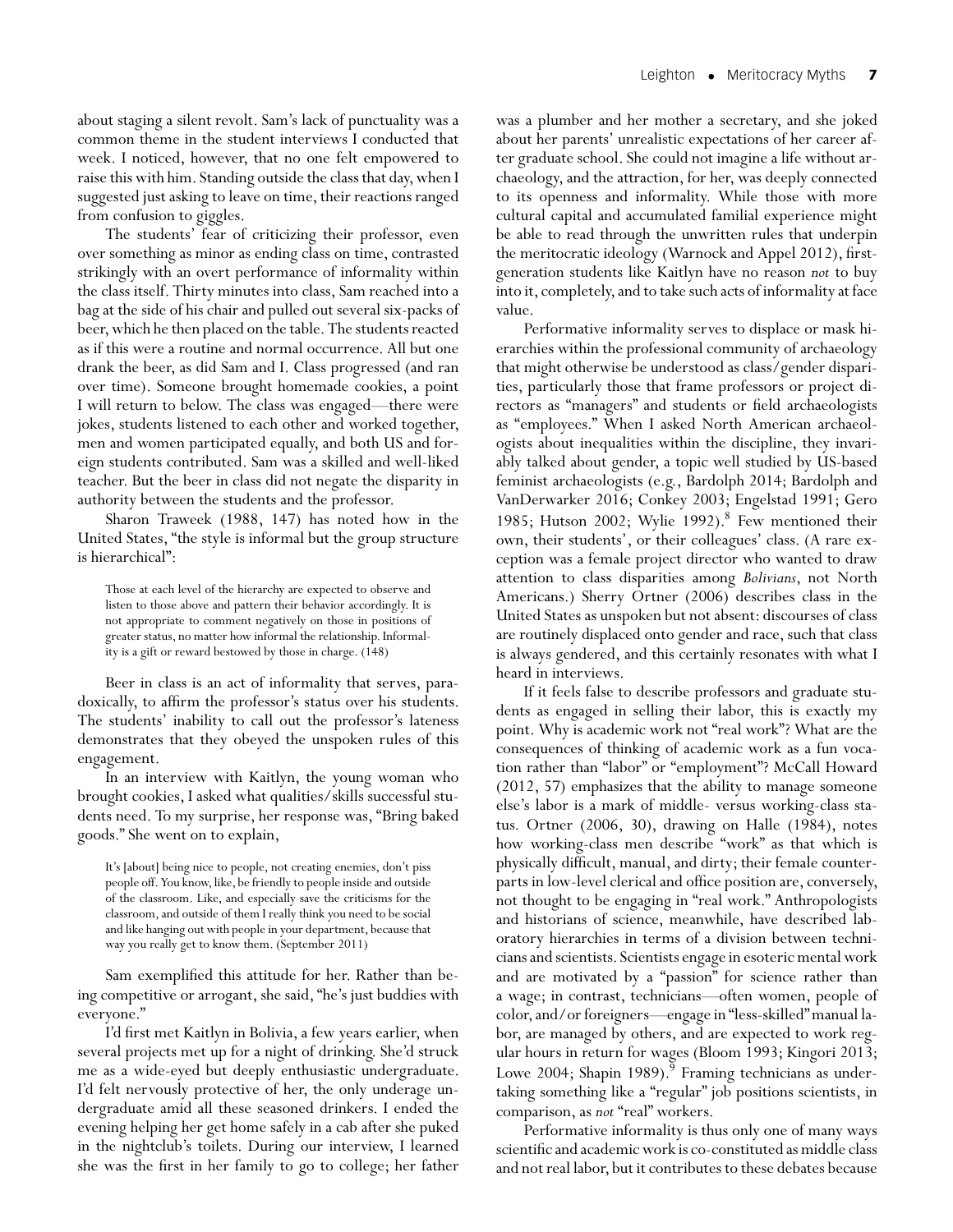of its very pervasiveness and slipperiness, appearing to deny that which it reinforces. Similar to the way sexist humor in office environments reinforces gender hierarchies while allegedly giving women and men equal opportunity to engage (Kenny and Bell 2014; Cahill and Densham 2014), informality in archaeology asserts that anyone can join in if they bring cookies. In reality, as Traweek asserted, informality is a gift or reward bestowed by those who hold the power. Yet the notion that academic or scientific work is not "real work" affects individuals throughout the hierarchy. The price paid for being able to drink beer on the job is the erosion of other employee benefits: sick days, vacation days,weekends, evenings, lunch breaks, an HR department, and so on.

### **CONFERENCE HOTEL ROOM PARTIES**

After class one day, I went with Kaitlyn, Sam, and Sam's girlfriend at the time (an Andeanist graduate student at a different university) to a happy hour, where we ordered beers and snacks and chatted for a few hours. As we were leaving, Kaitlyn was met by her boyfriend, a graduate student in history. He remarked how *weird*it was to be going out drinking with your professors; seemingly impressed, he said that never happened in the history department. Both Kaitlyn and Sam laughed, saying that archaeology is "a little special like that." "We all get to know each other during fieldwork," Sam added.

While Sam considers drinking with his students as a sign of how laid back he is, those who need his patronage have a different perspective. Amanda, a Bolivian archaeologist, explained her decision to turn down an invitation to work on Sam's excavation. It seemed like self-sabotage to decline the opportunity to get to know his site and his work better. But given his project's reputation, she knew she would be too uncomfortable. She effectively self-selected out of joining his network because of concerns that she wouldn't "fit" into his project's drinking culture. Other women in precarious employment positions had similar concerns.

During a party at a Society of American Archaeology meeting, I chatted with Alyssa, a North American graduate student on the job market. Like most of her female peers, she sported a pencil skirt, nice blouse, high heels, smart jewelry, and cute handbag. Some of these items were loans from a female mentor; others had been put on an overstretched credit card. Her cell phone was currently offline because she couldn't afford to receive calls.While preparing for the conference, she'd come up with the strategy of disguising Sprite as gin and tonic so she could pretend to be drinking. Given how actively and desperately she was working to get a job, she needed to stay sober to make a good impression. Plus, Sprite was cheap.

Alyssa knew the exact line between formality and informality, wearing feminine and formal clothes but also hanging out and drinking, switching from playing drinking games one moment to giving the "elevator pitch"the next. She was not a first-generation student, and in many respects she possessed all the cultural capital required to "play the game." Yet her

precarious economic position meant that the act of presenting herself appropriately required strategizing, suppressing any sign of how desperately she needed a job behind a cheerful smile. Bringing too much attention to her dire financial situation, or being too earnest in her networking, would be inappropriate for the light, fun atmosphere at the conference bar.

But this wasn't the only problem, as we discussed in reference to her self-described "networking failure."

Alyssa (A): It took me forever to actually be on friendly terms [with other Andeanists], and I don't even know if I am with [Sam], for example. Because I was always super careful.

Mary (M): About what you said around him?

A: About what I said, how I acted, and so, I wasn't like, "yay," bubbly. And well, like I try to be—act normal. But I've never interacted with him that much. I was also afraid, honestly, of being a woman.And his reputation, honestly. Because I was thinking,what if we're both drunk and he kissed me? What the fuck do I do? How do you say no to [Sam] fucking [Smith] when you're [an Andean] scholar? I mean, I would have said no. I would have at least tried. But I mean, do you see? I just wanted to make sure I was never in that situation. And maybe it's unfair to him because maybe he would have never done it. But really? Is it really that unfair? I don't know. (March 2011)

I have never had any reason to believe that Sam Smith would have acted in the way Alyssa feared, or that any of his relationships with students were nonconsensual. However, it is not hard to understand why someone on the periphery of the community, who knows only that it is characterized by blurred lines between professional and personal relationships, and that sexual relationships between senior and junior colleagues or students are common, would fear this kind of scenario and preemptively self-exclude themselves as a form of protection.

It's been eight years since I interviewed Kaitlyn, then in her first year of graduate school and unable to imagine a life without archaeology. When I started writing this article, I looked her up. I already knew that another female first-generation student had dropped out after a long-term relationship with Sam, her PhD advisor, came to an end because he cheated on her with another Andeanist student at a different university. Through Facebook, I found that Kaitlyn had finished her PhD but left archaeology to become a school teacher. And after several years working in temporary adjunct and postdoc positions, Alyssa also left archaeology to retrain in another career.

#### **FRIENDSHIP GROUPS AND ELITISM**

Sam's relationships with students were conducted in the open, with the tacit approval of his Andeanist and university colleagues.He was far from the only male professor to flirt or engage in romantic/sexual relationships with students during excavations. Indeed, this is common across archaeology, not only among Andeanists. Despite this, it remains true that a certain amount of willful blindness is required to ignore the ramifications of a professor entering into multiple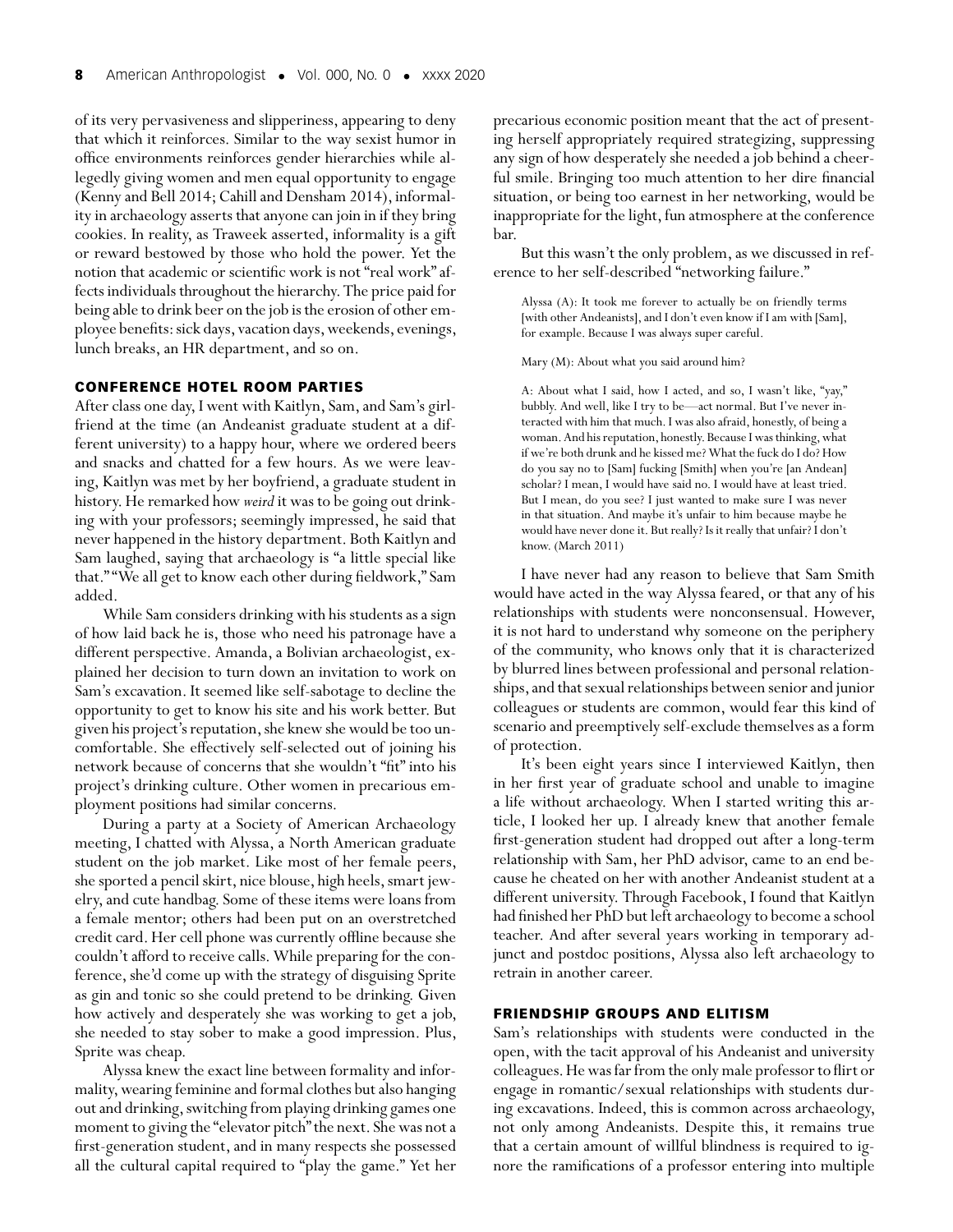sexual relationships with undergraduate and graduate students, no matter how consensual. As the decisions of Alyssa, Amanda, and other junior women indicate, the impact of senior men pursing junior women extends far beyond the individuals involved because it actively discourages women from seeking out or taking advantage of professional opportunities for fear of being unable to say "no" to sexual advances. This broader point has gained wider acceptance with the rise of the #MeToo movement, the work of scholars studying sexual harassment in fieldwork (e.g., Meyers et al. 2018; SEAC Task Force on Sexual Harassment and Assault; Field Initiative to Stop Sexual Trauma), $^{10}$  and sessions on sexual harassment in archaeology held at the American Anthropological Association meeting in 2018 and the Society for American Archaeology meeting in 2019 (Wade 2019).

My aim in this article is not to focus exclusively on sexual relationships, however, but rather to situate these and other forms of inclusion/exclusion within the wider exploration of performative informality: to understand how gender and class inequalities flourish unacknowledged in a community precisely because there is an allegiance to informality and friendship as the mark of *equality*.

Most Andean archaeologists might agree that engaging in romantic/sexual relationships with students is problematic. But what of going for drinks or bringing cookies to class? What of the parties that allow friends to catch up and new students to be introduced to potential mentors? Indeed, female professors may blur the boundaries between professional and personal relationships with their students in ways that are nonsexual but still intensely intimate. In my ethnographic study, I documented situations where female *and* male graduate students became enmeshed in intense friendships with their female or male professors—for instance, providing emotional support during a professor's divorce or sharing very personal details of their childhoods and family lives. The forms of friendship and sociality that characterize archaeology, and the intimacy they promote, are seen as advantageous. Most of my informants would agree with the sentiment that "archaeology is just a little bit special" and that intimacy is a sign of equitability. Excavations are periods of intense social interaction and highly emotional interrelationships. What is the harm in colleagues being friends?

"The tyranny of structurelessness" is a phrase coined by Jo Freeman, a US-based feminist, to describe a particular problem in the women's liberation movement of the 1960s and 1970s. At that time, women came together in "rap groups" that explicitly rejected leaders or formal rules. While this was a natural reaction to the patriarchal and overtly hierarchical society women wanted to resist, Freeman (1971) argued that structurelessness only pushed elitism out of sight.

hegemony can easily be established because the idea of "structurelessness" does not prevent the formation of informal structures, but only formal ones.

Rather than being the result of "conspiracies," elitism arises in informal groups as a result of friendship.

The members of a friendship group will relate more to each other than to other people. They will listen more attentively and interrupt less. They repeat each other's points and give in amiably…. Because people are friends, usually sharing the same values and orientations, because they talk to each other socially and consult with each other when common decisions have to be made, the people involved in these networks have more power in the group than those who don't. (Freeman 1971)

Freeman goes on to examine how class, marital status, race, age, and sexuality shaped membership of friendship groups and thus membership of the feminist movement's leadership. Something similar occurred in the community of Andeanists. Those at the center of the group were strong friends because they shared similar values, backgrounds, and tastes; they had been trained in the same archaeological tradition, at similar universities, reading similar books. This closeness extended to developing idiosyncratic methods and epistemology (Leighton 2015). Informants would tell me that their colleagues were their second family. The intense communality of the field is part of what makes archaeology an attractive career. But friendship must be a matter of individual choice. It can't be forced; and being free, it can't be critiqued. As Carey (2017) argues, friendship is meant to be about choice, equality, sympathy, and disinterestedness. Being forced to make friends with your colleagues just feels like another form of work—perhaps even emotional labor.

Mealtime seating on excavation projects came up frequently in my interviews because they made divisions between nationality-based friendship groups visible and audible. Some project directors saw this as problematic: "Everybody would launch into English and these poor Bolivians are sitting there eating quietly and I … tried to, you know, get people around a table to sit differently, but…" (September 2011). But other directors and archaeologists defended the importance of friendship in professional spaces. For instance, Alyssa, the graduate student mentioned above:

Alyssa (A): So at the end of the day, at the end of a work day, yeah you can go and do more cultural exchange, blah blah, or you can just hang out with your friends. That's what they [the Bolivians] do, I'm not insulted.

Mary (M): Well it's partly maybe a language thing as well?

A: Yeah of course. At the end of the day, like, you're exhausted, and I'm convinced that it's exhausting for them to try to listen to me in Spanish, you know?

 $[...]$ 

A: I think it's natural to maybe want to hang out more with people who maybe understand you more easily. And not just in terms of the language, but in terms of culture. (March 2010)

To strive for a "structureless" group is as useful and deceptive, as to aim at an "objective" news story, "value-free" social science or a "free" economy. A "laissez-faire" group is about as realistic as a "laissez-faire" society; the idea becomes a smokescreen for the strong or the lucky to establish unquestioned hegemony. This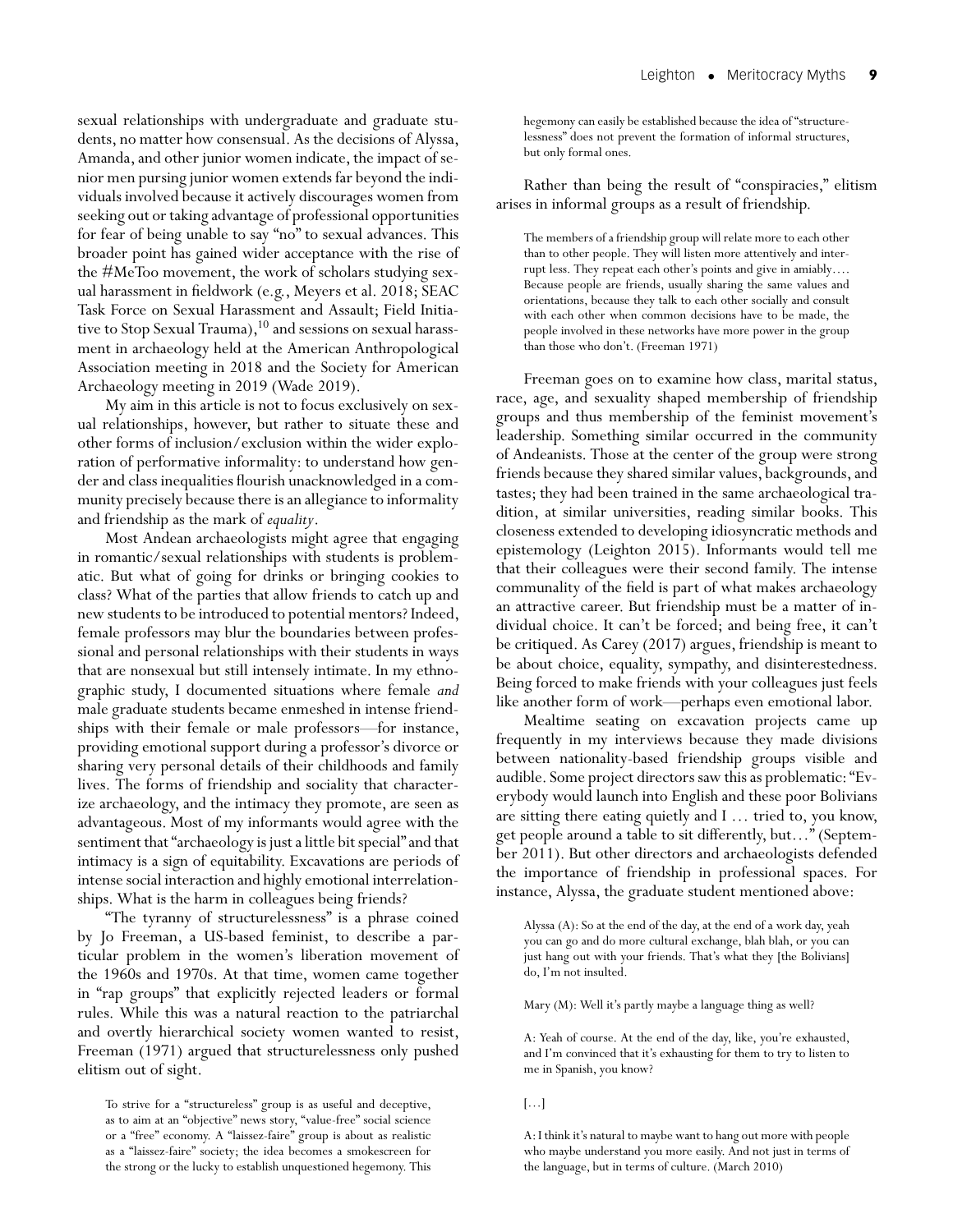In this article, I have used an ethnography of Andean archaeology to elaborate a point made by other researchers (e.g., Arciniega 2018; Ford and Hundt 1994, 154), namely, that subtle prejudices often stem from a preference for comfort. My intervention has been to situate this within a specifically US ideology of meritocracy and friendship-based collegiality. Because these ideas are so entrenched, and positively valued, it is difficult for academics to consider that the very thing they enjoy about their professional community might be inadvertently exclusionary. While the intellectual and sensual engagement with archaeological objects and problems were certainly elements of the attractiveness of archaeology for my informants (cf. Keller 1983; Shapin 2009), the intense sociality of the field and the friendships made there were equally important. To suggest archaeologists should stop having fun is to be what Sara Ahmed (2017) describes as the "feminist killjoy."

Performative informality enables the unintentional, unthinking perpetuation of hierarchies and exclusion in academic disciplines that are otherwise committed to feminist and postcolonial agendas. And yet, although I did not observe it among my informants or hear of it from them, it is also quite likely that a culture of fun, friendship, and informality allows *intentional* bullying, harassment, or discrimination to be masked, denied, or downplayed (Keashly and Neuman 2010). The tech industry, for instance, has been scrutinized for the way its age discrimination, sexism, and racism are hidden in plain sight behind appeals to fun (Corby 2015; Lyons 2016).

The historian of archaeology Pamela Smith (2009) argues that "tea time"was crucial to the development of British archaeology at Cambridge University. Anthropologists and philosophers in Liisber, Pedersen, and Dalsgård's (2015, 40) transdisciplinary collaboration credit their success to liberal amounts of "coffee and cake." We cannot do away with the kinds of "shop talk" and collegiality that historians and anthropologists of science recognize as being crucial to the production of scientific knowledge (Lynch 1985, 155–66). But if the line between professional and inappropriate is difficult to draw with exactitude, this does not mean it does not exist.

#### **POSTSCRIPT**

In October 2019, not long after this article was accepted for publication, a central figure in the Andean archaeological community died from suicide. John W. Janusek was deeply loved and respected as a friend and colleague. In the days and weeks after news of his death spread, the tributes that flooded his Facebook page were a testament to the respect with which he was held and the intensity with which he will be missed. The aftermath of his tragic death illustrated all that is good about this community of academics. Friends and colleagues living too far away to hold each other in person reached out over the phone, Facebook, and email to grieve together. There was an outpouring of love and support for John's wife, family, and closest friends.

The sense that this community is a family, held together by strong ties of love, friendship, and intimacy, helped people mourn during those first weeks and will no doubt continue to bring comfort in the years to come. The response to this shocking tragedy demonstrated everything that is good about friendship-based sociality and why close professional friendships are so valuable and strongly cherished.

And yet, as time passed, I began to believe that I was not wrong in drawing attention to the unintentional negative consequences of performative informality. I have been drawing attention in this article to the unintended consequences of expecting, condoning, or encouraging informality in a professional community and have focused on those who get left out as a result—women, people from workingclass backgrounds, people of color, and people who are not from the United States. But with John's death, I began to think that we should also be concerned about the repercussions of this kind of sociality for those on the inside: those who appear to be benefiting the most, but in fact might also be damaged.

Looking at the problem from a structural rather than a personal perspective, we can consider how such a narrow frame of sociality (namely, intense friendships formed around alcohol) can be problematic for those whose professional reputation is intrinsically tied to the work they do bringing others together socially. As professionals in other careers have noted (Cole 2014; Gale 2018; Quenqua 2012; Smedley 2017), there are consequences to going sober and stepping away from the party, if this is how people in your field socialize and network. If one's professional reputation is built not only on one's scholarship but also on one's ability to draw people in, to be the most fun, to "bring the party" at every possible occasion, we can imagine a situation where admitting a problem with alcohol or depression, or a need to step back from the socializing for a while, could be a daunting proposition with potentially damaging career consequences.

Drinking or work friendships are not inherently problematic. Rather, the problem lies in the extent to which one's professional reputation is bound up in one's ability to perform a fun, friendly, alcohol-tolerant persona, such that stepping away from this persona could potentially impact one's career. It is the *lack of boundaries* between what a person is and does in their private life, and what they are and do in their professional capacity, that we should question.

While the style of performative informality I have described in the Andeanist archaeological community is one that is predominantly male, Euro-American, middle class, and white, this does not mean that such men are not also negatively impacted by it in some ways. In addition to carrying significant social and economic privilege, US white middleaged men have one of the highest suicide rates<sup>11</sup> and rates of what public health researchers term "deaths of despair."12 Moreover, in this demographic, "alcohol misuse both follows and contributes to mental health conditions that increase the risk of suicide."13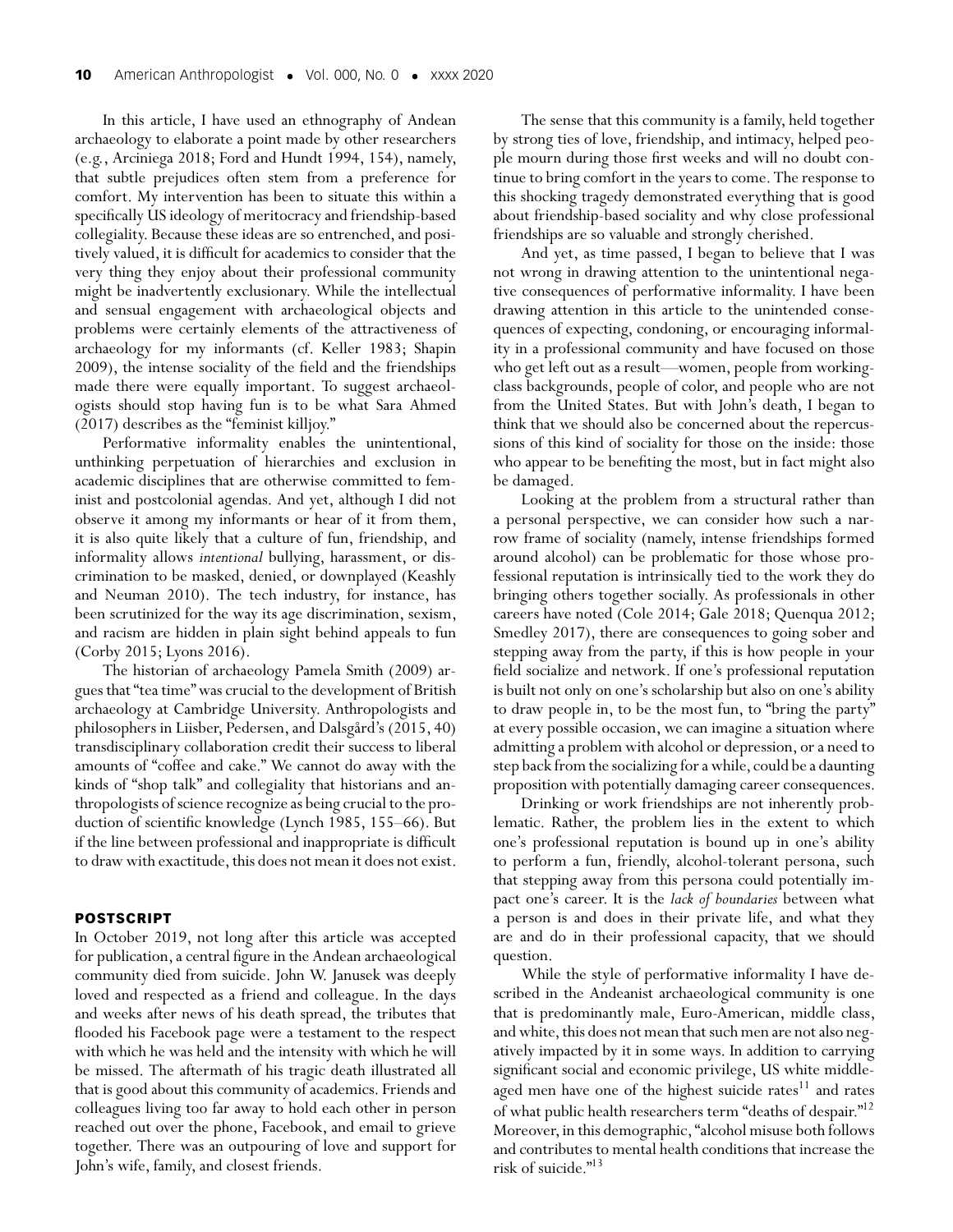What is archaeology without alcohol? The historian of science Perrin Selcer, currently analyzing the archival history of archaeologists from the University of Michigan as part of an exploration of how scientists from the late nineteenth century to the present explain the origins of civilization, notes that the official archives of archaeologists contain an excessive number of references to alcohol in comparison to other scientific disciplines.

There were references to heavy drinking in the field, including to the point where alcohol consumption impaired the ability to do work—or at least jokes about impairment rang true. There was even more talk about cocktails at meetings. The tone of all this correspondence about drinking tended to be jokey, college humor, but the ubiquity of drinking jokes, recollections, and invitations suggested a heavy drinking culture. In the correspondence of midtwentieth-century archaeologists I have read, alcohol seemed to play a more important role in the sociality of the field than other disciplines. (personal communication, February 2020)

The ubiquity of alcohol in the archives, and the joking quality of those references, suggests that the centrality of drinking to North American archaeologists' performance of informality has a long history. It is also not unique to those working in the Americas. Discussing contemporary examples, Benjamin Porter (2010) describes the difficulties he faced trying to ban alcohol on Middle Eastern excavations, in countries where alcohol consumption is either illegal or unwelcome. His efforts were thwarted by North American archaeologists continuing to smuggle beer onto the project to drink in secret.

We assumed that [the project members'] awareness of archaeology's origins in imperialist projects, especially in the Middle East, would provide an additional rationalization for the changes. But this was hardly the case. Project members instead believed that despite these circumstances, this project should be the exception to such rules. To me, these contradictions between awareness and practice suggest that our ivory tower discussions regarding ethics and archaeology can ring hollow when practiced in the field. Ethics are easy to talk about—and make for great conference sessions—but can they overcome traditions that are so deeply embedded in the discipline? (Porter 2010, 9)

Looking beyond explanations that focus on specific individuals, an ethnographic approach allows us to understand how specific kinds of sociality and community organization reward or encourage unhealthy behavior, to the extent that it is almost impossible to imagine archaeology without this very specific kind of informal, alcohol-led sociality.My hope, however, is that this article will open up a conversation about how we *could* imagine a different kind of academic community: one that welcomes a wider range of people, that focuses more sincerely on the work people do rather than how much "fun"they are, and that accepts, expects, and makes space for boundaries between our personal and professional lives.

**Mary Leighton** *[D](https://orcid.org/0000-0002-5743-1923)epartment of Anthropology, University of Michigan, Ann Arbor, Michigan, United States; marylei@umich.edu*

## **NOTES**

*Acknowledgments.* This research was funded by grants from the National Science Foundation, the Wenner-Gren Foundation, and the University of Chicago Center for Latin American Studies. I presented an earlier version of this paper at the University of Michigan's Science, Technology, and Society Program colloquium and would like to express my deep thanks to my STS colleagues for their in-depth feedback, engagement, and encouragement with that paper, particularly Elizabeth F. Roberts, Perrin Selcer, and Henry M. Cowles, and the students in the STS Graduate Certificate Program. I would like to thank my research assistant Jordan Brady for her insights and assistance with transcriptions. Clare Sammells, Nicola Sharratt, and Shannon Dawdy provided insightful suggestions and encouragement, that helped enormously in the final rounds. This current version of the article was significantly improved by the feedback I received from Deborah A. Thomas, and the anonymous reviewers of this journal. I am grateful for their help in sharpening the focus and clarifying the argument. Finally, I am indebted to the many archaeologists who trusted me with their stories and invited me into their community. I cannot thank you by name without breaching confidentiality, but my gratitude is no less sincere for that reason.

- 1. I use the word "North American"to describe archaeologists who are based in either Canadian or US universities, but who have been trained in an "Andeanist" tradition that has historically been associated with US neoimperialism (Salvatore 2016). Unfortunately, there is no English word for "person from the United States," given that "American" refers to a continent, not a single country (Mergan et al. 1999; Weydt 2008; Santos 2014). Some of my informants used the slang term "gringo,"which sometimes has derogatory connotations (Kane and Manelis Klein 2013), to describe those I am calling "North Americans." When I use "gringo," it is an echo of my informants usage, capitalized to indicate that its use as a proper noun. Someone who had European or South American citizenship, but was trained in a US university system as an "Andeanist," would be counted as a "North American" archaeologist in this article. In other ethnographic instances and other articles, their citizenship may be more relevant than their academic community.
- 2. Graduate Record Examination: a standardized test taken by applicants to US graduate schools.
- 3. Foreign and Bolivian archaeologists have worked in and around Tiwanaku since the end of the nineteenth century (Kojan and Angelo 2005, 385–86; Yates 2010, 33), and their research has been regulated to varying degrees since 1909 (Friedman 2008, 4; Rhebergen 2012, 44). Various North American projects have worked in Tiwanaku since Alan Kolata's excavations began in 1979. Much has been written on Tiwanaku's ideological uses and abuses, making the history of how Tiwanaku has been interpreted over the last 150 years a history of Bolivian nationalism and indigenismo (e.g., Arnold and Yapita 2005; Fernández-Osco 2010; Kojan 2008; Sammells 2012a, 2012b, 2013; Yates 2010, 2011). Additionally, prior authors have written about the relationship between archaeologists and the local indigenous communities in this region (Copa Mamani et al. 2012; Hastorf 2006;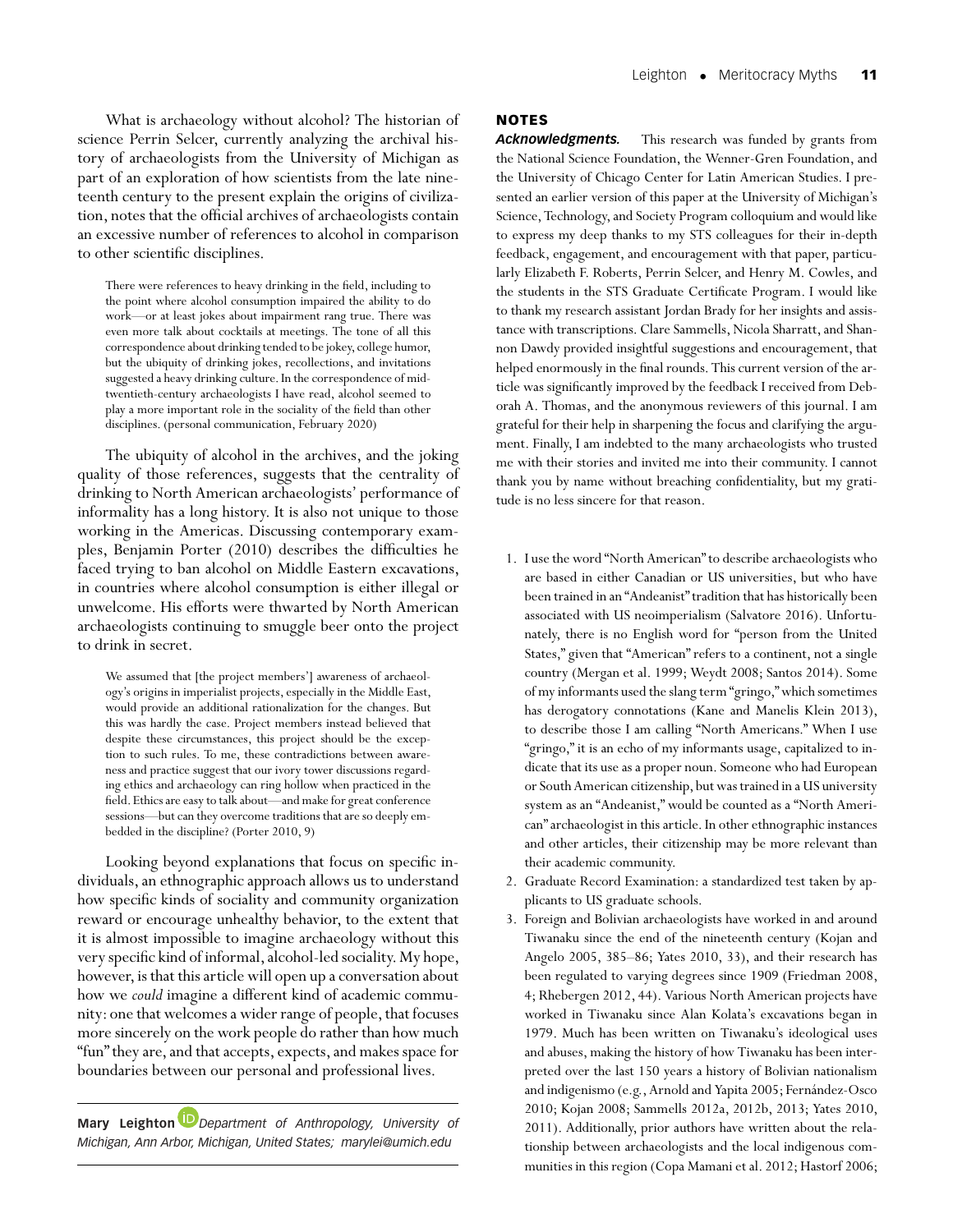Kojan 2008; Kojan and Angelo 2005; Leighton 2015, 2016; Swartley 2002).

- 4. Non-PI team members from North America are either graduate students or faculty. Team members generally work on subprojects related to their individual specialization (e.g., ceramic analysis, microbotanical analysis, zooarchaeology, etc.), within the larger research project. Bolivian team members are a mixture of students and nonstudents.
- 5. Preliminary ethnographic fieldwork in 2006 and 2007 included Peru. My own archaeological experience, prior to graduate school in sociocultural anthropology in the United States, was primarily on British excavations in Europe, but I also worked as an archaeologist on British and North American excavations in Peru and Bolivia prior to 2006.
- 6. Clare Sammells notes heavy drinking is at odds with highland Bolivian culture. "In rural areas, people only drink at major festivals, weddings, etc. They only have alcohol in their homes when they are seen as alcoholics. And in Tiwanaku, for example, there was a minor scandal involving two high school teachers of opposite genders being seen having a beer together—the assumption is that this was indicative of a closer relationship than was appropriate. So, Bolivian archaeologists (while generally urban, of course), especially women, are actually conforming to their own societies understandings of appropriate drinking and especially the expectations about when it is appropriate for women to drink. Also, a lot of archaeology team drinking occurs where they are staying, which is seen as 'home' for them. Again, domestic spaces are not where drinking is supposed to happen (and only does when there is a serious problem with alcohol). I [once] talked with one of the shopkeepers in Tiwanaku who sold beer to an archaeological excavation—about a case a night. She was clearly scandalized and wondered what they could possibly be doing in there. . . . The idea of having a beer at the end of the day is simply not done" (personal communication 2018).
- 7. See: [http://www.thecut.com/2019/03/college-cheating](http://www.thecut.com/2019/03/college-cheating-scandal-an-admissions-officer-speaks-out.html)[scandal-an-admissions-officer-speaks-out.html.](http://www.thecut.com/2019/03/college-cheating-scandal-an-admissions-officer-speaks-out.html)
- 8. In contrast, in my experience British archaeologists tend to talk first about class-based inequalities, and neocolonial inequalities sprung to mind first for both Chilean and Bolivian archaeologists who were part of my ethnography.
- 9. Such a debate is seen even in archaeological writing from the United Kingdom—where, unlike the United States, class is an endless topic of explicit conversation. Ethnographies of archaeology written by British archaeologists about primarily Britishstyle excavations are overwhelmingly concerned with the class division between those archaeologists who do manual work and those who do academic work, whether this division is conceptualized as contract archaeology (i.e., commercial/CRM) versus academic archaeology, or field excavators versus artifact/ecofacts specialists (Berggren et al. 2015; Berggren and Hodder 2003; Edgeworth 1991; Everill 2009; Yarrow 2006).
- 10. See: [https://www.southeasternarchaeology.org/sexual](https://www.southeasternarchaeology.org/sexual-harassment-task-force/)[harassment-task-force/](https://www.southeasternarchaeology.org/sexual-harassment-task-force/) and<http://fieldworkinitiative.org/>
- 11. See:<https://afsp.org/about-suicide/suicide-statistics/> and [http://www.nimh.nih.gov/health/publications/suicide](http://www.nimh.nih.gov/health/publications/suicide-faq/index.shtml)[faq/index.shtml.](http://www.nimh.nih.gov/health/publications/suicide-faq/index.shtml)
- 12. See: [https://www.jec.senate.gov/public/index.cfm/republic](https://www.jec.senate.gov/public/index.cfm/republicans/2019/9/long-term-trends-in-deaths-of-despair) [ans/2019/9/long-term-trends-in-deaths-of-despair.](https://www.jec.senate.gov/public/index.cfm/republicans/2019/9/long-term-trends-in-deaths-of-despair)
- 13. See: [https://niaaa.scienceblog.com/227/alcohol-and-deaths](https://niaaa.scienceblog.com/227/alcohol-and-deaths-of-despair/)[of-despair/.](https://niaaa.scienceblog.com/227/alcohol-and-deaths-of-despair/)

## **REFERENCES CITED**

- Ahmed, Sara. 2017. *Living a Feminist Life*. Durham, NC: Duke University Press.
- Albom, Mitch. 2019. "College Admissions Scandal Is News, But Not New." *Detroit Free Press*, March 17. [https://www.freep.com/](https://www.freep.com/story/sports/columnists/mitch-albom/2019/03/17/mitch-albom-college-admissions-scandal-lori-loughlin/3185590002/) [story/sports/columnists/mitch-albom/2019/03/17/mitch](https://www.freep.com/story/sports/columnists/mitch-albom/2019/03/17/mitch-albom-college-admissions-scandal-lori-loughlin/3185590002/)[albom-college-admissions-scandal-lori-loughlin/](https://www.freep.com/story/sports/columnists/mitch-albom/2019/03/17/mitch-albom-college-admissions-scandal-lori-loughlin/3185590002/) [3185590002/.](https://www.freep.com/story/sports/columnists/mitch-albom/2019/03/17/mitch-albom-college-admissions-scandal-lori-loughlin/3185590002/)
- Alon, Sigal. 2009. "The Evolution of Class Inequality in Higher Education: Competition, Exclusion, and Adaptation." *American Sociological Review* 74 (5): 731–55.
- Arciniega, Luzilda Carrillo. 2018. "The Spirit of Affirmative Action in Hollywood and Academia." *Anthropology News* 5 (2): e105–8.
- Armstrong, Elizabeth A., and Laura T. Hamilton. 2013. *Paying for the Party*. Cambridge, MA: Harvard University Press
- Arnold, Denise Y., and Juan de Dios Yapita. 2005. "Strands of Indigenism in the Bolivian Andes: Competing Juridical Claims for the Ownership and Management of Indigenous Heritage Sites in an Emerging Context of Legal Pluralism." *Public Archaeology* 4  $(2-3)$ : 141-49.
- Bardolph, Dana N. 2014. "A Critical Evaluation of Recent Gendered Publishing Trends in American Archaeology." *American Antiquity* 79 (3): 522–40.
- Bardolph, Dana N., and Amber M. VanDerwarker. 2016. "Sociopolitics in Southeastern Archaeology: The Role of Gender in Scholarly Authorship." *Southeastern Archaeology* 35 (3): 175–93.
- Baum, Sandy, and Michael S, McPherson. 2019. "Putting the College Admissions Scandal in Context." Brookings website, March 18. [https://www.brookings.edu/blog/fixgov/2019/](https://www.brookings.edu/blog/fixgov/2019/03/18/putting-the-college-admissions-scandal-in-context/) [03/18/putting-the-college-admissions-scandal-in-context/.](https://www.brookings.edu/blog/fixgov/2019/03/18/putting-the-college-admissions-scandal-in-context/)
- Berg, Gary A. 2016. *Low-Income Students and the Perpetuation of Inequality: Higher Education in America*. London: Routledge.
- Berggren, Åsa, and Ian Hodder. 2003. "Social Practice, Method, and Some Problems of Field Archaeology." *American Antiquity* 68:421–34.
- Berggren, Åsa, Nicolo Dell'Unto, Maurizio Forte, Scott Haddow, Ian Hodder, Justine Issavi, Nicola Lercari, et al. 2015. "Revisiting Reflexive Archaeology at Çatalhöyük: Integrating Digital and 3D Technologies at the Trowel's Edge." *Antiquity* 89 (344): 433–48.
- Bloom, Lisa. 1993. *Gender on Ice:American Ideologies of Polar Expeditions*. Minneapolis: University of Minnesota Press.
- Bolton, Sharon, and Maeve Houlihan. 2009. "Are We Having Fun Yet? A Consideration of Workplace Fun and Engagement." *Employee Relations* 31 (6): 556–68.
- Boxer, Christie Fitzgerald, and Thomas E. Ford. 2011. "Sexist Humor in the Workplace: A Case of Subtle Harassment." In *Insidious Workplace Behavior*, edited by J. Greenberg, 175–205. London: Routledge.
- Butler, Nick, Casper Hoedemaekers, and Dimitrinka Stoyanova Russell. 2015. "The Comic Organization." *Ephemera* 15 (3): 497.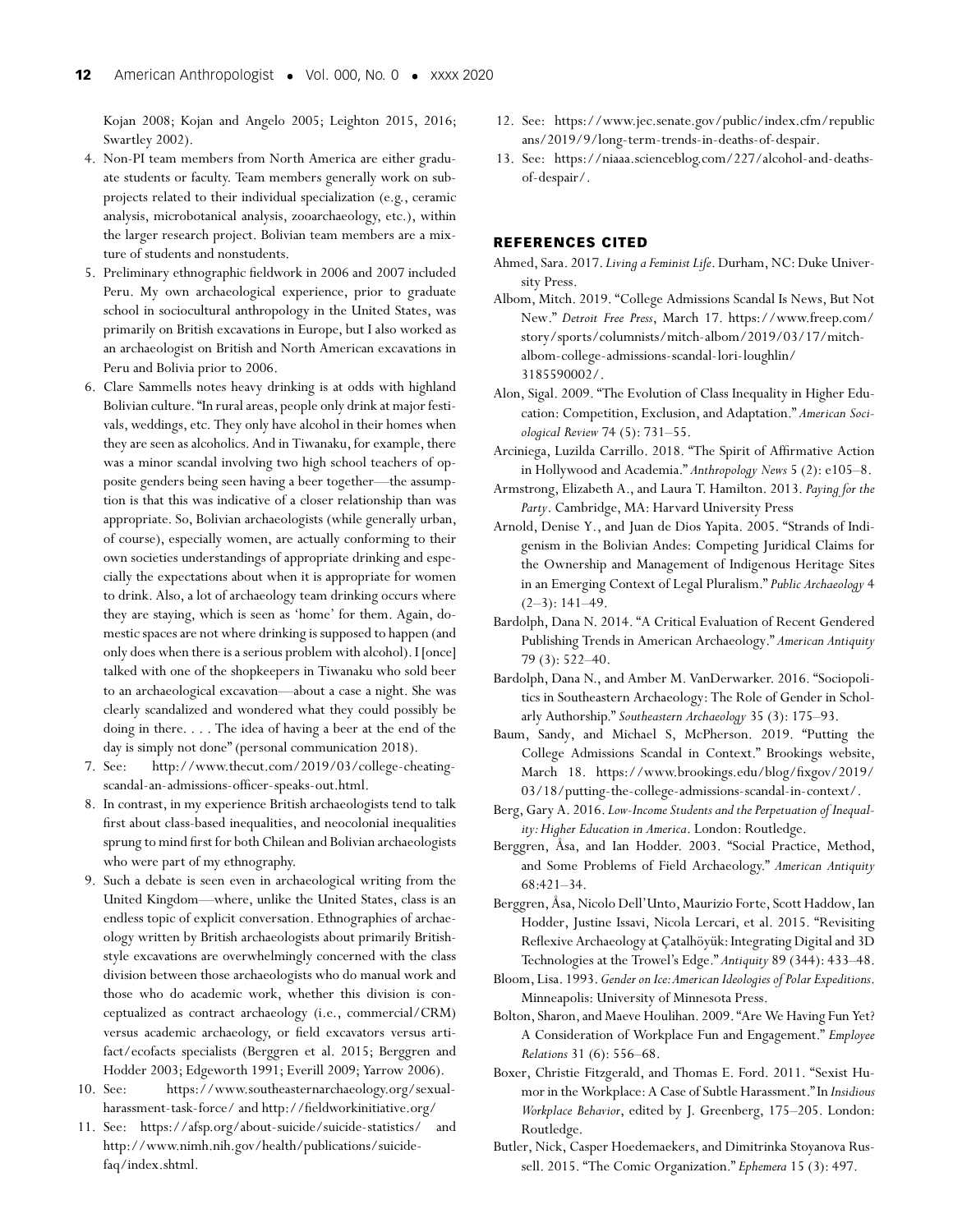- Cahill, Sharon, and Rachel Densham. 2014. *Women,Humour and Power … in the Workplace*. London: University of East London.
- Carey, Matthew. 2017. *Mistrust: An Ethnographic Theory*. Chicago: HAU Books.
- Cole, Samantha. 2014. "The Correlation between Drinking with Coworkers and Success." *Fast Company*, August 7. [https://www.fastcompany.com/3034056/the-correlation](https://www.fastcompany.com/3034056/the-correlation-between-drinking-with-coworkers-and-success)[between-drinking-with-coworkers-and-success.](https://www.fastcompany.com/3034056/the-correlation-between-drinking-with-coworkers-and-success)
- Conkey, Margaret W. 2003. "Has Feminism Changed Archaeology?" *Signs:Journal of Women in Culture and Society* 28 (3): 867–80.
- Copa Mamani, Jacobo, Mary Luz Choque Apaza, Murillo Flores, José Luis, and Ricardo Vasquez Rivera. 2012. "Relaciones, condiciones y acción pública en la practica de la arqueología en Bolivia" [Relations, conditions, and public action in the practice of archaeology in Bolivia].In *Proceedings of the XXIII Reunión Anual de Etnología Museo de Etnografía y Folklore*, 153–68. La Paz: Museum of Ethnography and Folklore.
- Corby, Zoë. 2015. "Silicon Valley Is Cool and Powerful. But Where Are the Women?" *The Guardian*, March 8. [https:](https://www.theguardian.com/technology/2015/mar/08/sexism-silicon-valley-women) [//www.theguardian.com/technology/2015/mar/08/sexism](https://www.theguardian.com/technology/2015/mar/08/sexism-silicon-valley-women)[silicon-valley-women.](https://www.theguardian.com/technology/2015/mar/08/sexism-silicon-valley-women)
- Edgeworth, Matthew. 1991. "The Act of Discovery: An Ethnography of the Subject-Object Relation in Archaeological Practice." Doctoral dissertation, Durham University.
- Engelstad, Ericka. 1991. "Images of Power and Contradiction: Feminist Theory and Post-Processual Archaeology." *Antiquity* 65 (248): 502–14.
- Espenshade, Thomas J., and Alexandria Walton Radford. 2009. *No Longer Separate, Not Yet Equal: Race and Class in Elite College Admission and Campus Life*. Princeton, NJ: Princeton University Press.
- Everill, Paul. 2009. *The Invisible Diggers: A Study of Commercial Archaeology in the UK*. Oxford: Oxbow Books.
- Fernández-Osco, Marcelo. 2010. "La arqueología Boliviana: ¿Eslabón de la colonialidad?" [Bolivian archaeology: Another link in the chain of coloniality?]. In *Pueblos indígenas y arqueología en América Latina*, edited by Cristóbal Gnecco and Patricia Ayala Rocabado, 555–68. Bogota: Universidad de los Andes.
- Ford, Anabel, and Anna Hundt. 1994. "Equity in Academia—Why the Best Men Still Win: An Examination of Women and Men in Mesoamerican Archeology." *Archeological Papers of the American Anthropological Association* 5 (1): 147–56.
- Freeman, Jo. 1971. "The Tyranny of Structurelessness." The Struggle Site. [https://struggle.ws/pdfs/tyranny.pdf.](https://struggle.ws/pdfs/tyranny.pdf)
- Friedman, Leslie A. 2008. "The Making of Place: Myth and Memory at the Site of Tiwanaku, Bolivia." Sixteenth ICOMOS General Assembly and International Symposium, September 29– October 4, Quebec, Canada.
- Friedman, Sam, and Daniel Laurison. 2019. *The Class Ceiling: Why It Pays to Be Privileged*. London: Policy Press.
- Gale, Rebecca. 2018. "Drinking with Co-Workers." *Slate*, February 27. [https://slate.com/human-interest/2018/02/harassment](https://slate.com/human-interest/2018/02/harassment-isnt-the-only-reason-we-should-rethink-drinking-at-work.html)[isnt-the-only-reason-we-should-rethink-drinking-at](https://slate.com/human-interest/2018/02/harassment-isnt-the-only-reason-we-should-rethink-drinking-at-work.html)[work.html.](https://slate.com/human-interest/2018/02/harassment-isnt-the-only-reason-we-should-rethink-drinking-at-work.html)
- Garth, Bryant G., and Joyce S. Sterling. 2018. "Diversity, Hierarchy, and Fit in Legal Careers: Insights from Fifteen Years of Qual-

itative Interviews." *The Georgetonwn Journal of Legal Ethics* 31: 123–74.

- Gero, Joan M. 1985. "Socio-Politics and the Woman-at-Home Ideology." *American Antiquity* 50 (2): 342–50.
- Golden, Daniel. 2006. *The Price of Admission:How America's Ruling Class Buys Its Way into Elite Colleges—and Who Gets Left Outside the Gates*. New York: Crown Publishing Group/Random House.
- Gusterson, Hugh. 2017. "Homework: Toward a Critical Ethnography of the University." *American Ethnologist* 44 (3): 435–50.
- Halle, David. 1984. *America's Working Man: Work, Home, and Politics among Blue Collar Property Owners*. Chicago:University of Chicago Press.
- Hastorf, Christine. 2006. "Building the Community Museum at Chiripa, Bolivia." In *Archaeological Site Museums in Latin America*, edited by Helaine Silverman, 85–98. Gainesville: University Press of Florida.
- Ho, Karen. 2009. *Liquidated: An Ethnography of Wall Street*. Durham, NC: Duke University Press.
- Holmes, Janet, and Maria Stubbe.2015. *Power and Politeness in the Workplace:A Sociolinguistic Analysis of Talk at Work*. London: Routledge.
- Hutson, Scott R. 2002. "Gendered Citation Practices in American Antiquity and Other Archaeology Journals." *American Antiquity* 67 (2): 331–42.
- Jaschik, Scott. 2019. "Just Because It's Legal Doesn't Make It Right." *Inside Higher Ed*, March 18. [https://www.insidehighered.com/](https://www.insidehighered.com/admissions/article/2019/03/18/admissions-scandal-focuses-attention-legal-donations-parents) [admissions/article/2019/03/18/admissions-scandal-focuses](https://www.insidehighered.com/admissions/article/2019/03/18/admissions-scandal-focuses-attention-legal-donations-parents)[attention-legal-donations-parents.](https://www.insidehighered.com/admissions/article/2019/03/18/admissions-scandal-focuses-attention-legal-donations-parents)
- Kane, Stephanie, and Harriet Manelis Klein. 2013. "Gringo/a as Sociolinguistic Fractal." *Ethnologies* 35 (1): 3–27.
- Kawa, Nicholas C., José A. Clavijo Michelangeli, Jessica L. Clark, Daniel Ginsberg, and Christopher McCarty. 2019. "The Social Network of US Academic Anthropology and Its Inequalities." *American Anthropologist* 121 (1): 14–29.
- Keashly, Loraleigh, and Joel H. Neuman. 2010. "Faculty Experiences with Bullying in Higher Education: Causes, Consequences, and Management." *Administrative Theory & Praxis* 32 (1): 48–70.
- Keller, Evelyn Fox. 1983. *A Feeling for the Organism: The Life and Work of Barbara Mcclintock*. New York: Owl Books.
- Kenny, Kate, and Emma Bell. 2014. "Irony as Discipline: Self-Help and Gender in the Knowledge Economy." *Social Politics: International Studies in Gender, State & Society* 21 (4): 562–84.
- Kenny, Kate, and Gordon Euchler. 2012. "'Some Good Clean Fun': Humour, Control and Subversion in an Advertising Agency." *Gender, Work & Organization* 19 (3): 306–23.
- Killgore, Leslie. 2009. "Merit and Competition in Selective College Admissions." *The Review of Higher Education* 32 (4): 469–88.
- Kingori, Patricia. 2013. "Experiencing Everyday Ethics in Context: Frontline Data Collectors Perspectives and Practices of Bioethics." *Social Science & Medicine* 98:361–70.
- Kojan, David. 2008. "Paths of Power and Politics: Historical Narratives at the Bolivian Site of Tiwanaku." In *Evaluating Multiple Narratives: Beyond Nationalist,Colonialist, Imperialist Archaeologies*, edited by Junko Habu, Clare Fawcett, and John M. Matsungaga, 69–85. New York: Springer.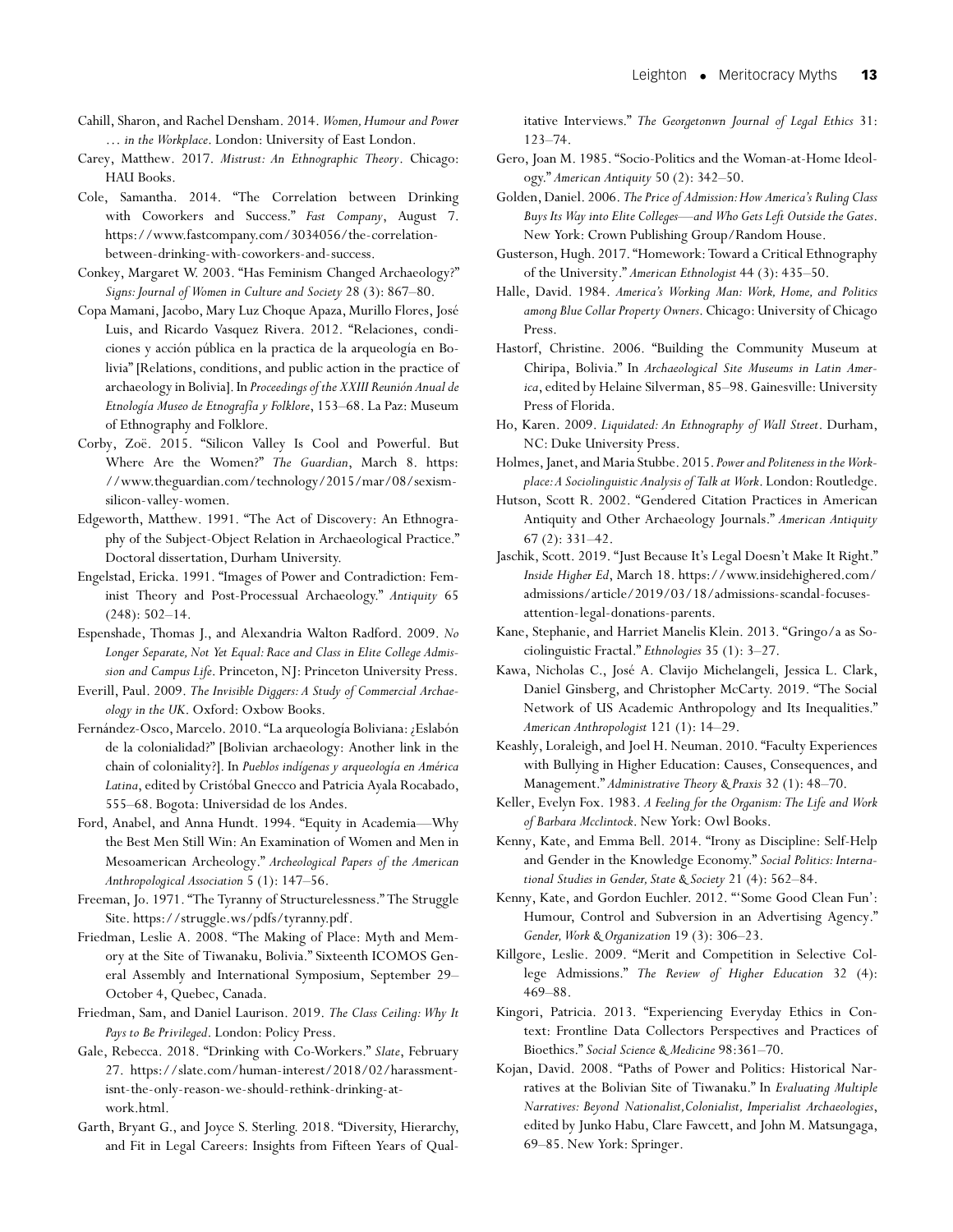Kojan, David, and Dante Angelo. 2005. "Dominant Narratives, Social Violence and the Practice of Bolivian Archaeology." *Journal of Social Archaeology* 5 (3): 383–408.

Larkin, Max. 2019. "College Admissions Scandal Troubles Disadvantaged Students." WBUR, March 21. [https://www.wbur.org/](https://www.wbur.org/edify/2019/03/21/admissions-scandal-trouble) [edify/2019/03/21/admissions-scandal-trouble.](https://www.wbur.org/edify/2019/03/21/admissions-scandal-trouble)

Leighton, Mary. n.d. "'To Stand There Silent': Looking beyond 'Nationalism' or 'Imperialism' to Understand the Breakdown of Transnational Collaborations."

Leighton, Mary. 2015. "Excavation Methodologies and Labour as Epistemic Concerns in the Practice of Archaeology. Comparing Examples from British and Andean Archaeology." *Archaeological Dialogues* 22 (1): 65–88.

Leighton, Mary. 2016. "Indigenous Field Technicians at Tiwanaku, Bolivia: A Hybrid Form of Scientific Labor." *American Anthropologist* 118 (4): 742–54.

Liisberg, Sune, Esther Oluffa Pedersen, and Anne Line Dalsgård, eds. 2015. *Anthropology and Philosophy: Dialogues on Trust and Hope*. New York: Berghahn Books.

Liu, Amy. 2011. "Unraveling the Myth of Meritocracy within the Context of US Higher Education." *Higher Education* 62 (4): 383– 97.

Lowe, Celia. 2004. "Making the Monkey: How the Togean Macaque Went from 'New Form' to 'Endemic Species' in Indonesians' Conservation Biology." *Cultural Anthropology* 19 (4): 491–516.

Lynch, Michael. 1985. *Art and Artifact in Laboratory Science*. London: Routledge & Kegan Paul.

Lyons, Dan. 2016. *Disrupted: My Misadventure in the Start-up Bubble*. New York: Hachette.

McCall Howard, Penny. 2012. "Workplace Cosmopolitanization and the Power and Pain of Class Relations at Sea." *Focaal* 2012 (62): 55–69.

Mergen, Bernard, Stelamaris Coser, Michael Aaron Rockland, Clemencia Rodriguez, Larry McReynolds, Ana Celi, and Bruce Tucker. 1999. "¿American? Studies: A Dialogue across the Americas." *American Studies International* 37 (3): 5–17.

Meyers, M. S., E. T. Horton, E. A. Boudreaux, S. B. Carmody, A. P. Wright, and V.G.Dekle. 2018. "The Context and Consequences of Sexual Harassment in Southeastern Archaeology." *Advances in Archaeological Practice* 6 (4): 275–87.

Miller, Allison. 2018. "In Some Disciplines, Heavy Drinking Is Part of the Culture. That Can Be a Problem." *Science*, December 6. [https://www.sciencemag.org/careers/2018/12/some](https://www.sciencemag.org/careers/2018/12/some-disciplines-heavy-drinking-part-culture-can-be-problem)[disciplines-heavy-drinking-part-culture-can-be-problem.](https://www.sciencemag.org/careers/2018/12/some-disciplines-heavy-drinking-part-culture-can-be-problem)

Mosse, David. 2006. "Anti-Social Anthropology? Objectivity, Objection, and the Ethnography of Public Policy and Professional Communities."*Journal of the Royal Anthropological Institute* 12 (4): 935–56.

Neves, Livia Martins Pinheiro. 2000. "Putting Meritocracy in Its Place: The Logic of Performance in the United States, Brazil and Japan." *Critique of Anthropology* 20 (4): 333–58.

Newberry, Laura, and Hannah Fry. 2019. "The Legal Way the Rich Get Their Kids into Elite Colleges: Huge Donations for Years." *Los Angeles Times*, March 18. [https://www.latimes.com/local/](https://www.latimes.com/local/lanow/la-me-ln-college-admissions-scandal-legal-ways-20190318-story.html) [lanow/la-me-ln-college-admissions-scandal-legal-ways-](https://www.latimes.com/local/lanow/la-me-ln-college-admissions-scandal-legal-ways-20190318-story.html)[20190318-story.html.](https://www.latimes.com/local/lanow/la-me-ln-college-admissions-scandal-legal-ways-20190318-story.html)

Newman, Katherine S. 1999. *Falling from Grace: Downward Mobility in the Age of Affluence*. Berkeley: University of California Press.

North, Anna. 2019. "What the College Admissions Scandal Reveals about the Psychology of Wealth in America." Vox, March 15. [https://www.vox.com/2019/3/15/18264399/college](https://www.vox.com/2019/3/15/18264399/college-admissions-scandal-lori-loughlin-cheating-huffman)[admissions-scandal-lori-loughlin-cheating-huffman.](https://www.vox.com/2019/3/15/18264399/college-admissions-scandal-lori-loughlin-cheating-huffman)

Ortner, Sherry B. 2006. *Anthropology and Social Theory: Culture, Power, and the Acting Subject*. Durham, NC: Duke University Press.

Porter, B. W. 2010. "Dry Dig: Ethics and Alcohol in Middle Eastern Archaeological Practice." *The SAA Archaeological Record* 10 (5):  $7-11$ .

Posecznick, Alex. 2017. *Selling Hope and College: Merit, Markets, and Recruitment in an Unranked School*. Ithaca, NY: Cornell University Press.

Quenqua, Douglas. 2012. "Feeling the Pressure to Drink for Work." *New York Times*, October 1. [https://well.blogs.nytimes.com/](https://well.blogs.nytimes.com/2012/10/01/feeling-the-pressure-to-drink-for-work/) [2012/10/01/feeling-the-pressure-to-drink-for-work/.](https://well.blogs.nytimes.com/2012/10/01/feeling-the-pressure-to-drink-for-work/)

Raiden, Ani. 2016. "Horseplay, Care and Hands on Hard Work: Gendered Strategies of a Project Manager on a Construction Site." *Construction Management and Economics* 34 (7–8): 508–21.

Rhebergen, Annemiek Dorian. 2012. "Facing Different Views: The Effect of Legislation on the Engagement with Indigenous Peoples during Archaeological Heritage Management Projects in the Andean Region of Bolivia from the Early 1990s Onwards." Master's thesis, Department of Archaeology, University of Leiden, Arnhem.

Rivera, Lauren A. 2012. "Hiring as Cultural Matching: The Case of Elite Professional Service Firms." *American Sociological Review* 77 (6): 999–1022.

Rodríguez, Mario Orellana. 1996. *Historia de la arqueología en Chile, 1842–1990* [History of archaeology in Chile, 1874–1990]. Santiago: Bravo y Allende.

Salvatore, Ricardo D. 2016. *Disciplinary Conquest: US Scholars in South America, 1900–1945*. Durham, NC: Duke University Press.

Santos, Luis Claudio Villafane. 2014. "American, United Statian, US-American, or Gringos?" In *Imagined Identities: Identity Formation in the Age of Globalization*, edited by Gönül Pultar, 289–99. Syracuse, NY: Syracuse University Press.

Sammells, Clare A. 2012a. "Ancient Calendars and Bolivian Modernity: Tiwanaku's Gateway of the Sun, Arthur Posnansky, and the World Calendar Movement of the 1930s." *Journal of Latin American and Caribbean Anthropology* 17 (2): 299–319.

Sammells, Clare A. 2012b. "The City of the Present in the City of the Past: Solstice Celebrations at Tiwanaku, Bolivia." In *On Location: Heritage Cities and Sites*, edited by D. Fairchild Ruggles, 115–30. Springer: New York.

Sammells, Clare A. 2013. "Complicating the Local: Defining the Aymara at Tiwanaku, Bolivia. International."*Journal of Historical Archaeology* 17 (2): 315–31.

Shapin, Steven. 1989. "The Invisible Technician." *American Scientist* 77  $(6): 554–63.$ 

Shapin, Steven. 2009. *The Scientific Life:A Moral History of a Late Modern Vocation*. Chicago: University of Chicago Press.

Smedley, Tim. 2017. "The Jobs Where Career Success Means Drinking at Work." *BBC Worklife*, April 25. [https://www.bbc.com/](https://www.bbc.com/worklife/article/20170425-the-jobs-where-career-success-means-drinking-at-work) [worklife/article/20170425-the-jobs-where-career-success](https://www.bbc.com/worklife/article/20170425-the-jobs-where-career-success-means-drinking-at-work)[means-drinking-at-work.](https://www.bbc.com/worklife/article/20170425-the-jobs-where-career-success-means-drinking-at-work)